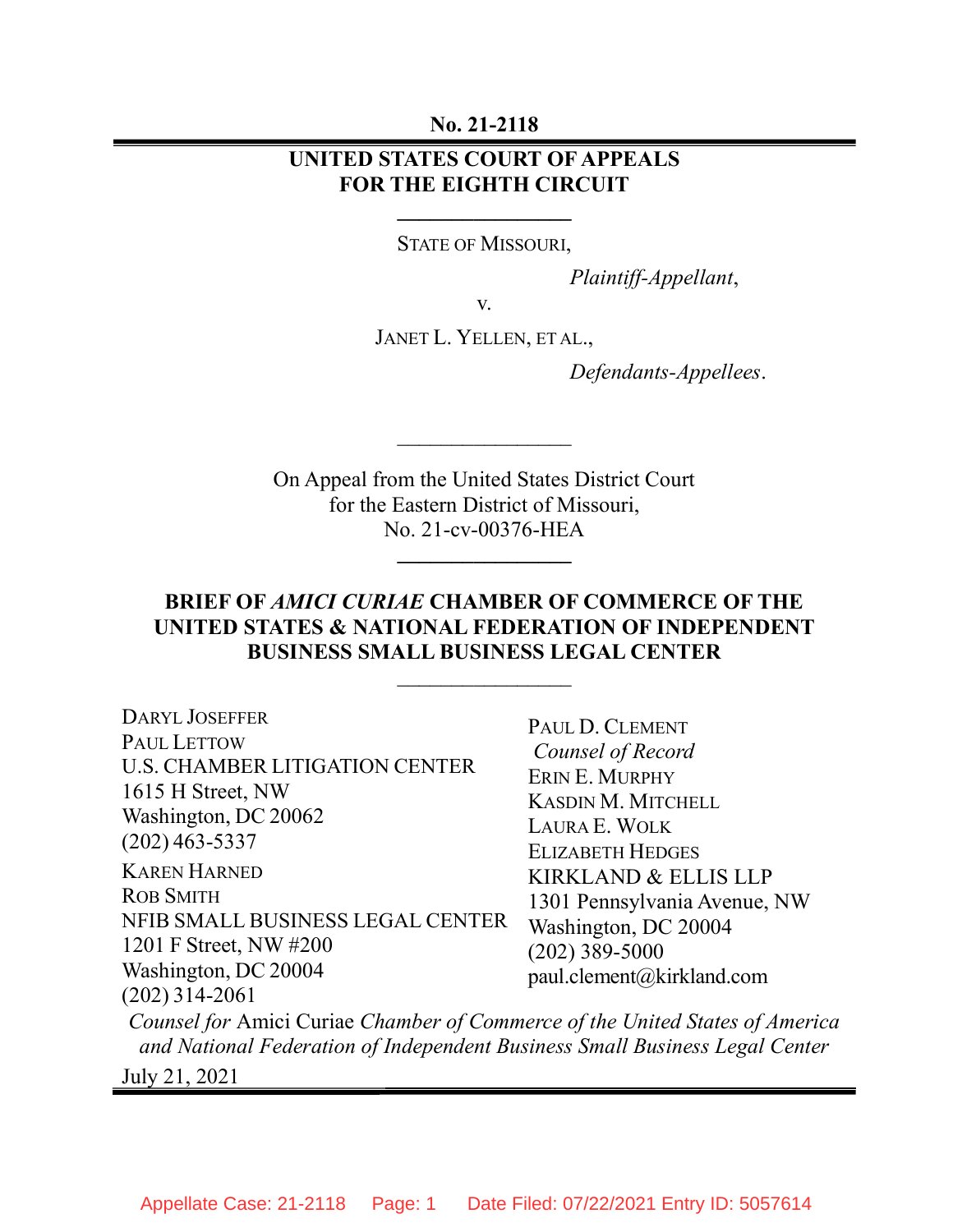#### CORPORATE DISCLOSURE STATEMENT

The Chamber of Commerce of the United States of America is a nonprofit, tax-exempt organization incorporated in the District of Columbia. The National Federation of Independent Business Small Business Legal Center is a 501(c)(3) public interest law firm and is affiliated with the National Federation of Independent Business, a 501(c)(6) business association. Neither the Chamber of Commerce of the United States of America nor the National Federation of Independent Business has a parent corporation, nor does any publicly held corporation own 10% or more of their stock. No publicly held corporation or its affiliate that is not a party to this case or appearing as amici curiae has a substantial financial interest in the outcome of this litigation by reason of insurance, a franchise agreement, or an indemnity agreement.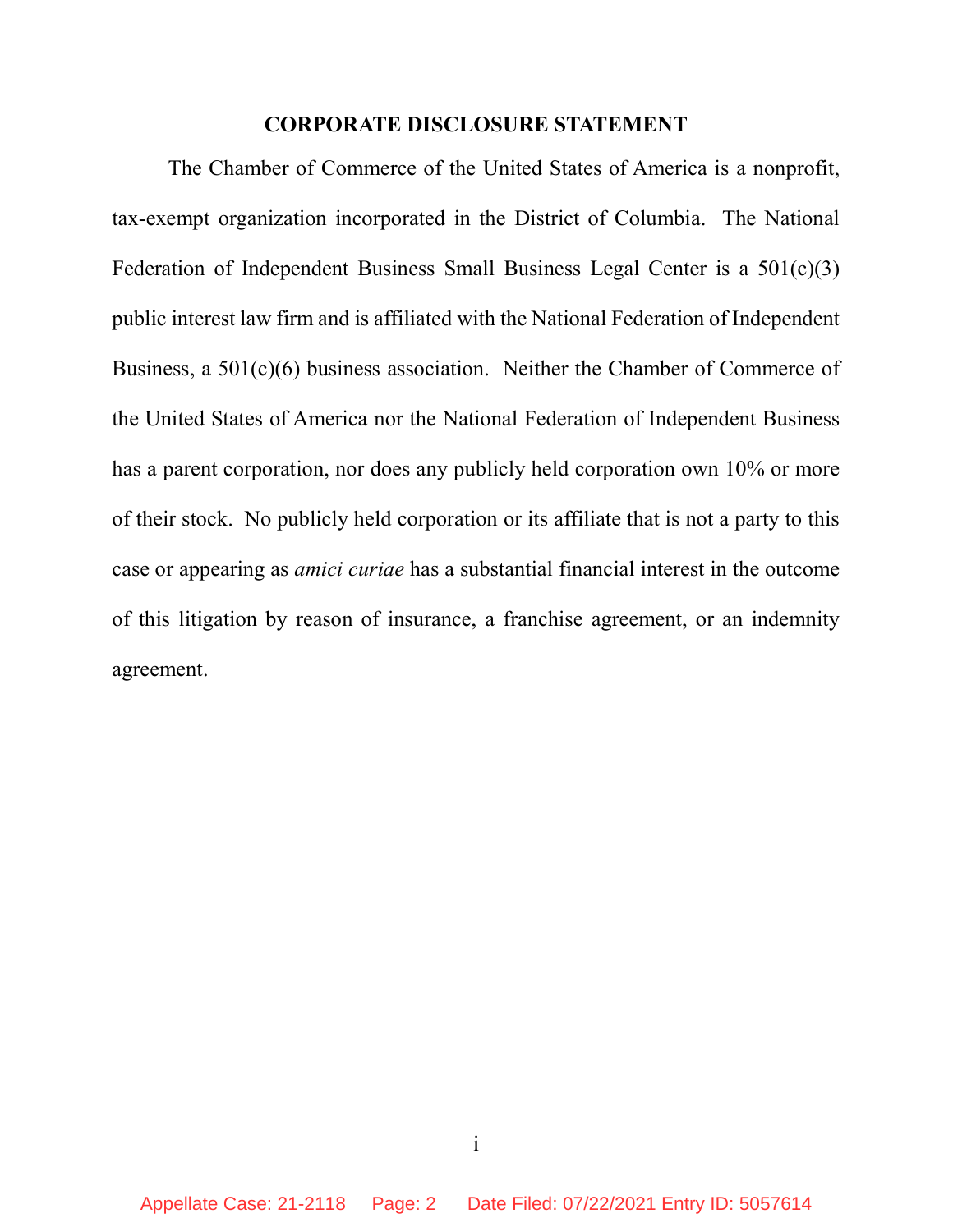# TABLE OF CONTENTS

|                                  | II. Left Standing, The Tax Mandate Will Have Dire Consequences 17 |  |
|----------------------------------|-------------------------------------------------------------------|--|
|                                  |                                                                   |  |
| <b>CERTIFICATE OF COMPLIANCE</b> |                                                                   |  |
| <b>CERTIFICATE OF SERVICE</b>    |                                                                   |  |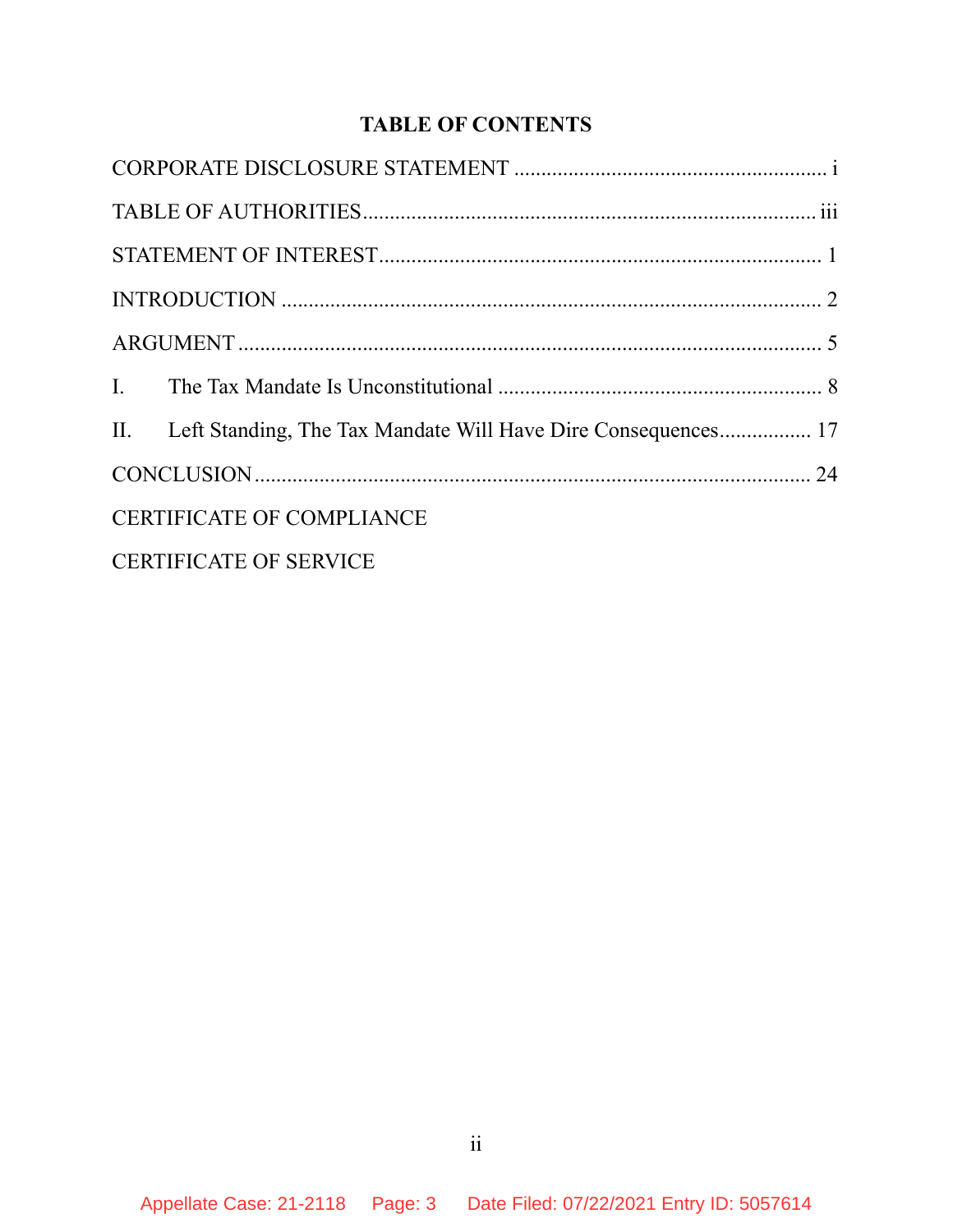# TABLE OF AUTHORITIES

| ase<br>р |
|----------|
|----------|

| Arlington Cent. Sch. Dist. Bd. of Educ. v. Murphy,      |
|---------------------------------------------------------|
| Bond v. United States,                                  |
| City of Philadelphia v. Sessions,                       |
| Coyle v. Smith,                                         |
| Dep't of Revenue v. ACF Indus., Inc.,                   |
| Dows v. City of Chicago,                                |
| Free Enter. Fund v. PCAOB,                              |
| Gibbons v. Ogden,                                       |
| M'Culloch v. Maryland,                                  |
| Nat'l Fed'n of Indep. Bus. v. Sebelius,                 |
| New York v. United States,                              |
| Ohio v. Yellen,<br>--- F. Supp. 2d ---, 2021 WL 2712220 |
| Phelps-Roper v. City of Manchester,                     |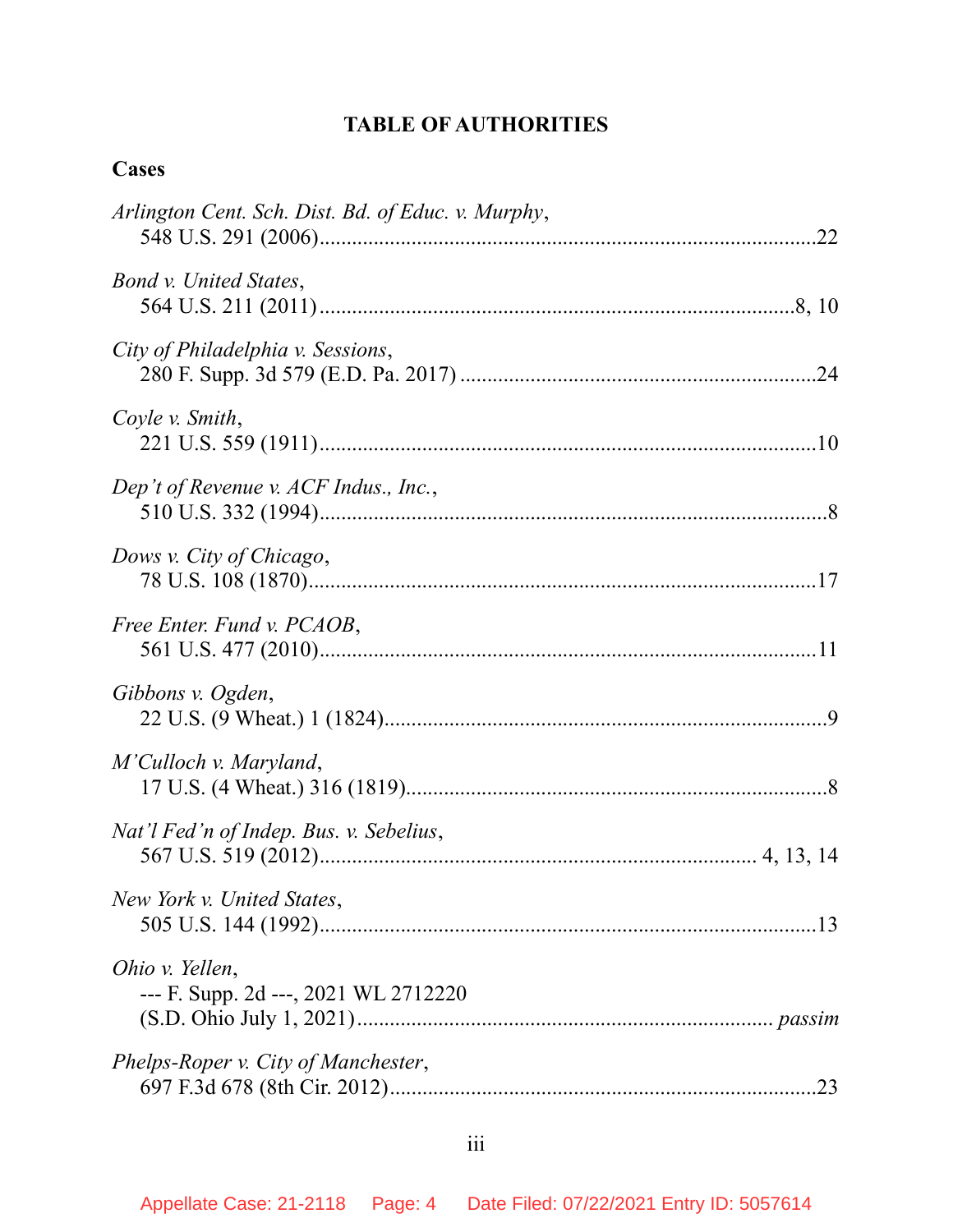| Phelps-Roper v. Nixon,                             |  |
|----------------------------------------------------|--|
| Plaut v. Spendthrift Farm, Inc.,                   |  |
| Providence Bank v. Billings,                       |  |
| South Dakota v. Dole,                              |  |
| Steward Mach. Co. v. Davis,                        |  |
| <b>Constitutional Provisions</b>                   |  |
|                                                    |  |
|                                                    |  |
|                                                    |  |
|                                                    |  |
| <b>Legislative Materials</b>                       |  |
| Coronavirus State and Local Fiscal Recovery Funds, |  |
|                                                    |  |
|                                                    |  |
|                                                    |  |
|                                                    |  |
|                                                    |  |
|                                                    |  |
|                                                    |  |
|                                                    |  |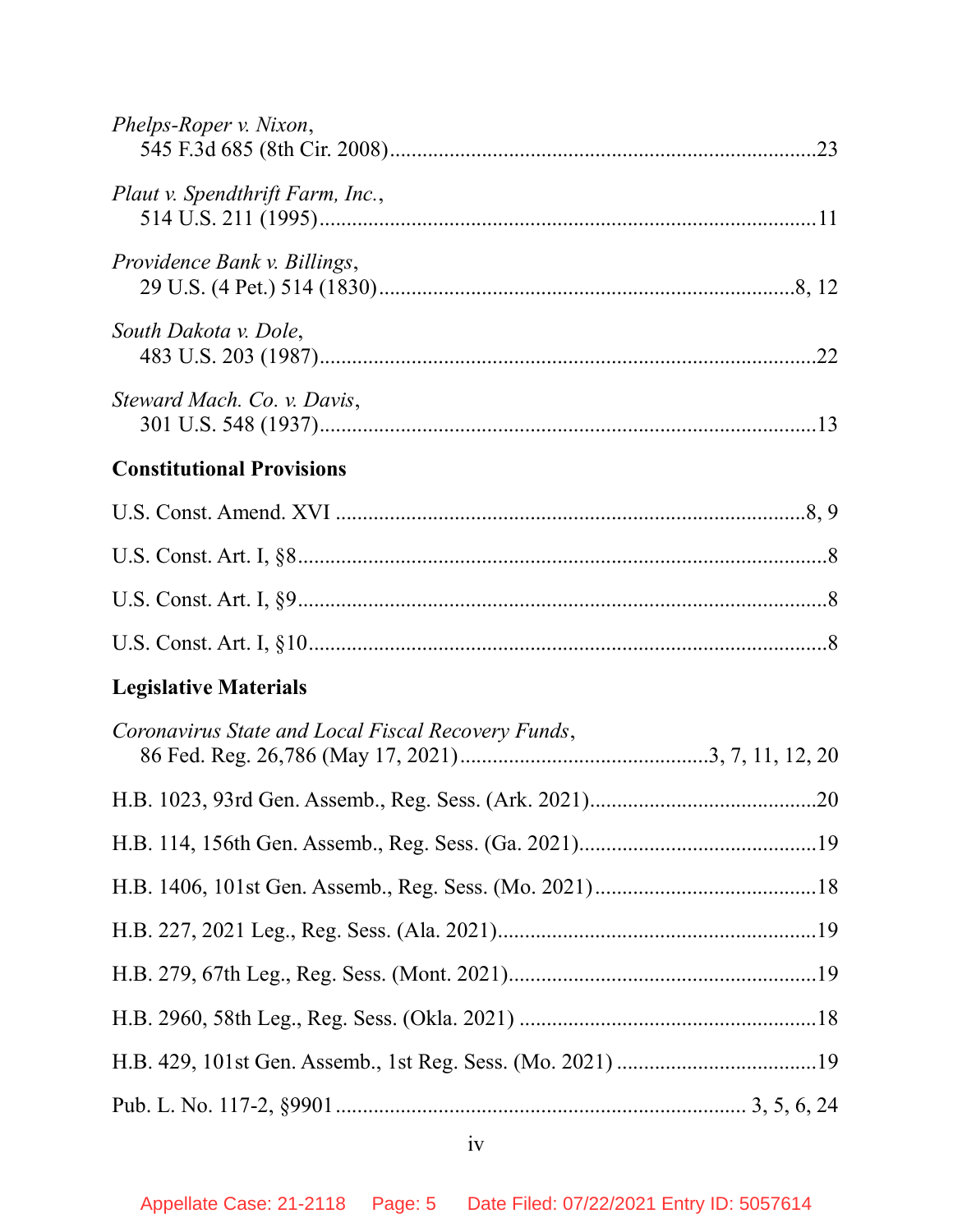| <b>Other Authorities</b>                                                                                                                                     |  |  |  |
|--------------------------------------------------------------------------------------------------------------------------------------------------------------|--|--|--|
| Alex Sherman,<br>Five Charts That Show How COVID-19 Stopped the<br>U.S. Economy In Its Tracks, CNBC (Mar. 11, 2021),                                         |  |  |  |
| Anne Sraders & Lance Lambert,<br>Nearly 100,000 Establishments That Temporarily Shut Down<br>Due to the Pandemic Are Now Out of Business,                    |  |  |  |
| Anshu Siripurapu & Jonathan Masters,<br>How COVID-19 Is Harming State and City Budgets,<br>Council on Foreign Relations (Mar. 19, 2021),                     |  |  |  |
| Comment from Almy, Rep. Susan,<br>Coronavirus State and Local Fiscal Recovery Funds,                                                                         |  |  |  |
| Complaint,<br>Arizona v. Yellen,                                                                                                                             |  |  |  |
| Congressional Rsch. Serv.,<br>Global Economic Effects of COVID-19                                                                                            |  |  |  |
| Erin Huffer & Aravind Boddupalli,<br>The Leisure & Hospitality Sector Has an Employment Crisis-<br>and It Might Be Getting Worse, Urb. Wire (July 20, 2020), |  |  |  |
| How the COVID-19 Pandemic is Transforming State Budgets,                                                                                                     |  |  |  |

v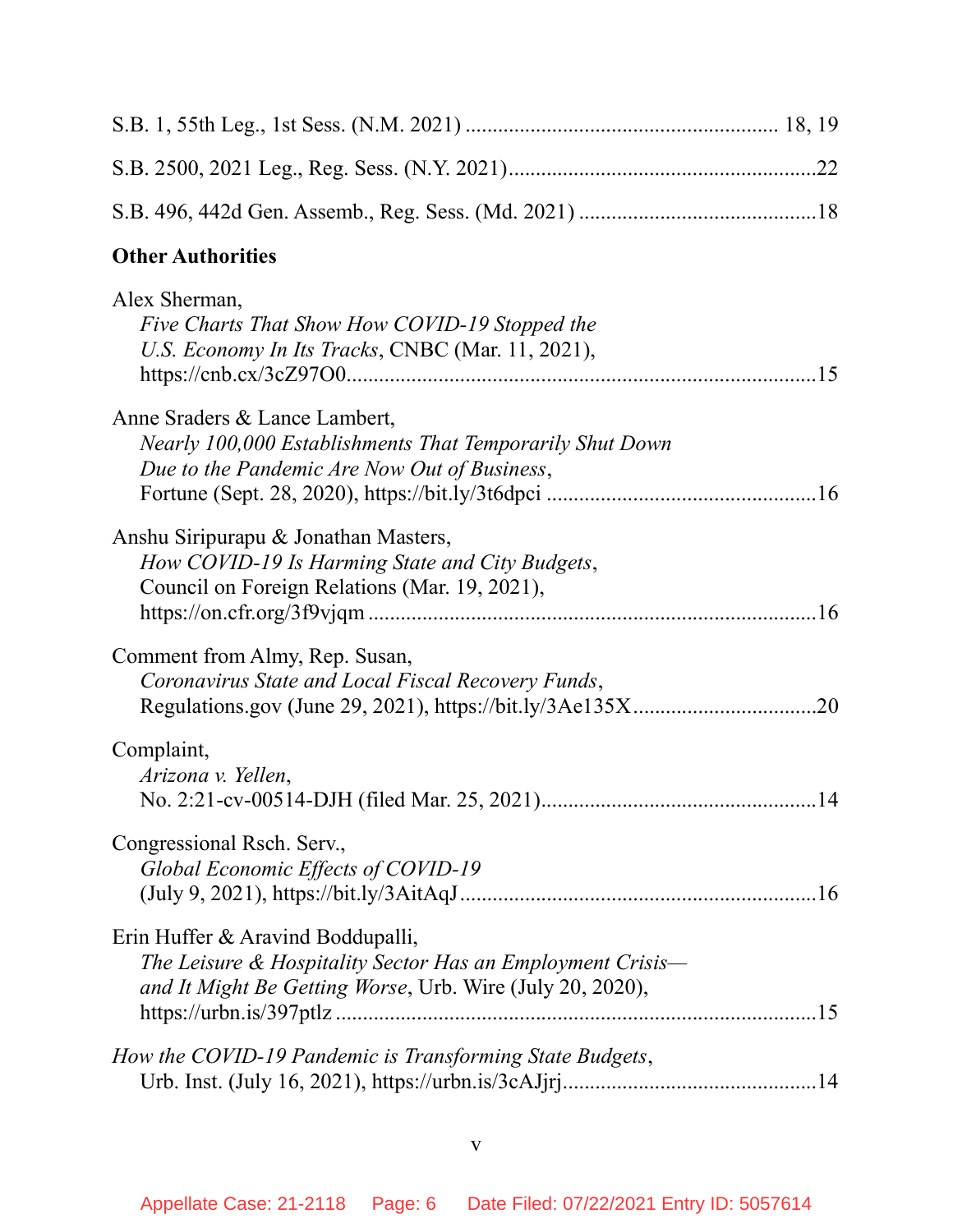| Jack M. Mintz,<br>Tax Policy and Fiscal Sustainability Post-Covid,                                                                         |  |
|--------------------------------------------------------------------------------------------------------------------------------------------|--|
| Jared Walczak,<br>Four Questions Treasury Must Answer About the State<br>Tax Cut Prohibition in the American Rescue Plan Act,              |  |
| Kate Davidson,<br>Covid-19's Hit to State and Local Revenues Is Smaller<br><i>Than Many Feared, Wall St. J. (Feb. 7, 2021),</i>            |  |
| Linda Gandee,<br>Avon to Receive Almost \$4.6 Million From<br>the American Rescue Plan Act of 2021, Cleveland.com                          |  |
| Malea Martin,<br>As Cities Await Finalized American Rescue Plan Act Guidelines,<br>Some Funding Decisions Remain in Limbo, Santa Maria Sun |  |
| Michael Ettlinger & Jordan Hensley,<br>Covid-19 Economic Crisis: By State,<br>Univ. of N.H. Carsey Sch. of Pub. Pol'y (June 29, 2021),     |  |
| Nat'l Restaurant Ass'n,<br>49 States and DC Added Restaurant Jobs in May 2021                                                              |  |
| Nat'l Restaurant Ass'n,<br>Restaurant Employment Fell for the Third Consecutive Month                                                      |  |
| Nat'l Restaurant Ass'n,<br>Restaurant Sales Fell to Their Lowest Level Since June                                                          |  |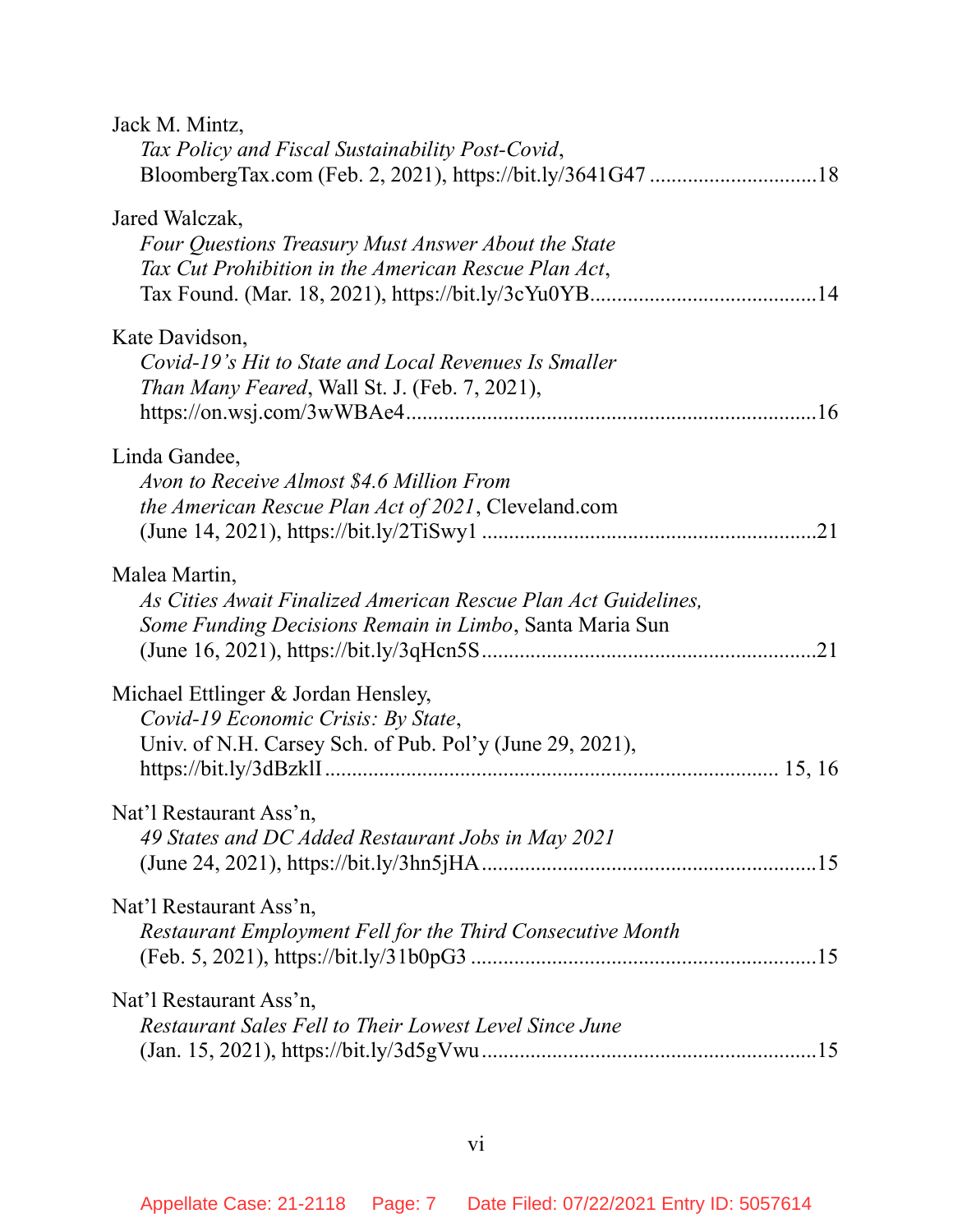| NFIB Res. Ctr.,<br>Covid-19 Small Business Survey (16)                                                                                              |
|-----------------------------------------------------------------------------------------------------------------------------------------------------|
| NFIB Res. Ctr.,<br>Covid-19 Small Business Survey (17)                                                                                              |
| NFIB Res. Ctr.,<br>Covid-19 Small Business Survey (18)                                                                                              |
| Office of Gov. Gavin Newsom,<br>Governor Newsom Signs Legislative Package Providing<br>Urgent Relief to Californians Experiencing Pandemic Hardship |
| Office of Gov. Larry Hogan,                                                                                                                         |
| Patrick Gleason,<br>How Senator Joe Manchin's Move To Block Tax Relief in<br>His Own State Costs All U.S. Taxpayers, Forbes                         |
| Paul Davidson,<br>Vaccines Could Help Steady Economy; Yet Pandemic Isn't Over,                                                                      |
| Press Release,<br>President Biden Announces American Rescue Plan,                                                                                   |
| Stacey Barchenger,<br>States Have Billions of Dollars from the American Rescue Plan.<br>Now They Have to Spend It, NorthJersey.com (May 5, 2021),   |
| State-by-State Job Loss: COVID-19 Continues<br>to Devastate Hotel Industry, Am. Hotel & Lodging Ass'n                                               |

# vii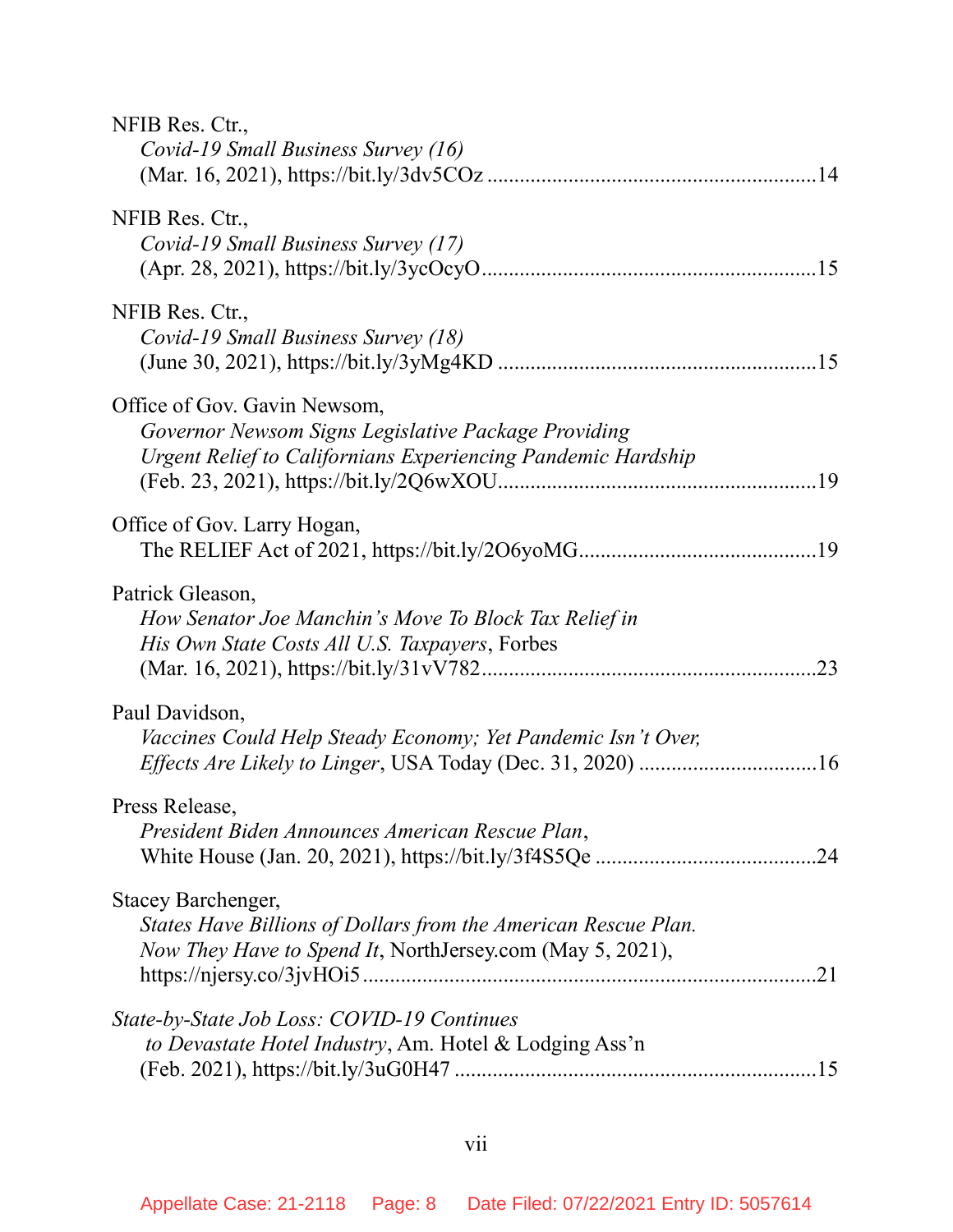| U.S. Bureau of Labor Statistics, All Employees, Total Nonfarm |  |
|---------------------------------------------------------------|--|
| [PAYEMS], retrieved from FRED, Fed. Rsrv. Bank of St. Louis   |  |
|                                                               |  |
|                                                               |  |
| Vanessa Romo et al.,                                          |  |
| Tornadoes Strike Alabama, Georgia Leaving at Least 5 Dead,    |  |
|                                                               |  |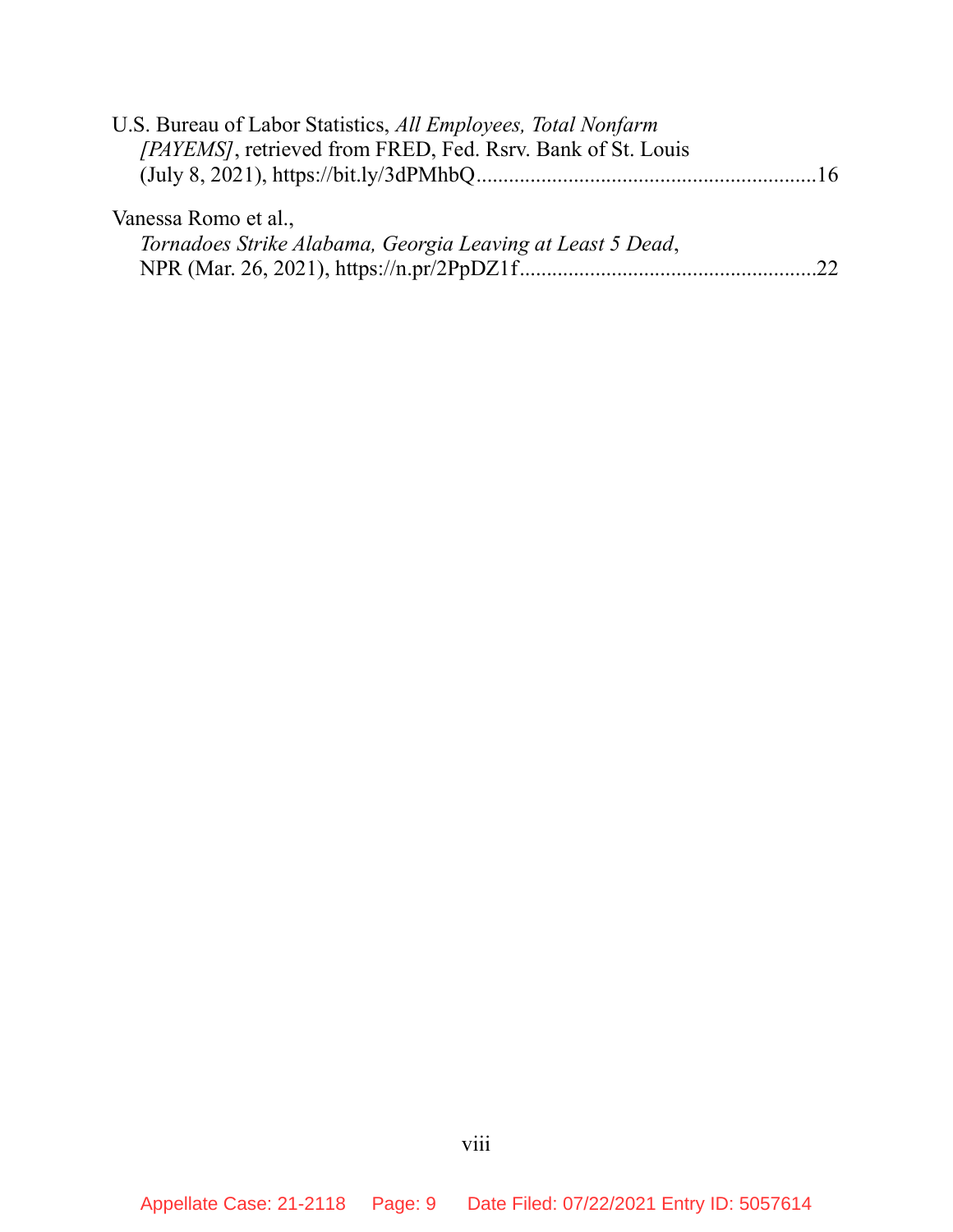#### STATEMENT OF INTEREST

Founded in 1912, the Chamber of Commerce of the United States of America (the "Chamber") is the world's largest business federation. It represents approximately 300,000 members and indirectly represents the interests of more than 3 million companies and professional organizations of every size, in every economic sector, and from every region of the country. An important function of the Chamber is to represent the interests of its members by participating as a litigant or amicus curiae in cases involving issues of concern to American businesses, such as this one.

The National Federation of Independent Business ("NFIB") is the nation's leading small business association. Its membership spans the spectrum of business operations, ranging from sole proprietor enterprises to firms with hundreds of employees. Founded in 1943 as a nonprofit, nonpartisan organization, NFIB's mission is to promote and protect the right of its members to own, operate, and grow their businesses. The NFIB Small Business Legal Center is a nonprofit, public interest law firm established to provide legal resources and be the voice for small businesses in the nation's courts through representation on issues of public interest affecting small businesses. To fulfill its role as the voice for small business, the Legal Center frequently files amicus briefs in cases that will impact small businesses.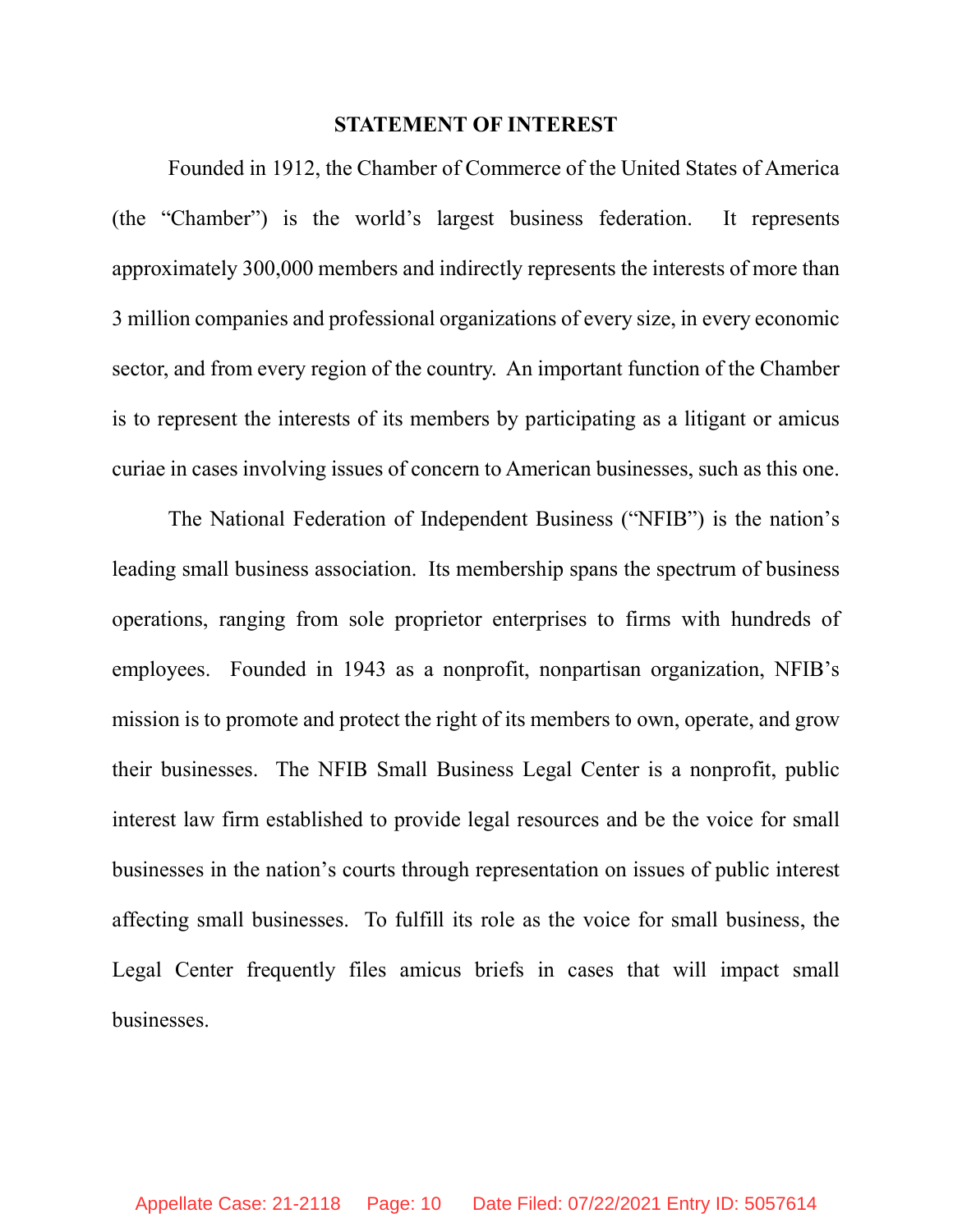Amici have a strong interest in this case, as the tax mandate poses a grave threat both to structural principles of federalism and separation of powers that have well-served the Nation and to the economic vitality of U.S. businesses. Amici are concerned that the tax mandate will hobble States that seek to ease tax burdens on businesses of all sizes and industries that have been substantially harmed at no fault of their own, but instead from government closures and restrictions imposed on them due to the pandemic. The tax mandate will undoubtedly stifle innovation in the States by limiting their options to support economic activity, which are critical to their businesses' economic recovery and the general well-being of businesses and their employees. For these reasons and others described below, *amici* respectfully urge this Court to reverse the district court's denial of Missouri's motion for a preliminary injunction.<sup>1</sup>

#### INTRODUCTION

The novel tax mandate at the heart of this case is unprecedented and unconstitutional. Never in the history of the Republic has the federal government conditioned the receipt of federal funds on a State's surrender of its power to control its own tax policies. It is beyond question that Congress cannot dictate state tax

<sup>&</sup>lt;sup>1</sup> No party or counsel for any party authored this brief in whole or in part, and no one other than the amici, their members, or their counsel made a monetary contribution intended to fund the preparation or submission of this brief. The parties have consented to the filing of this amicus brief.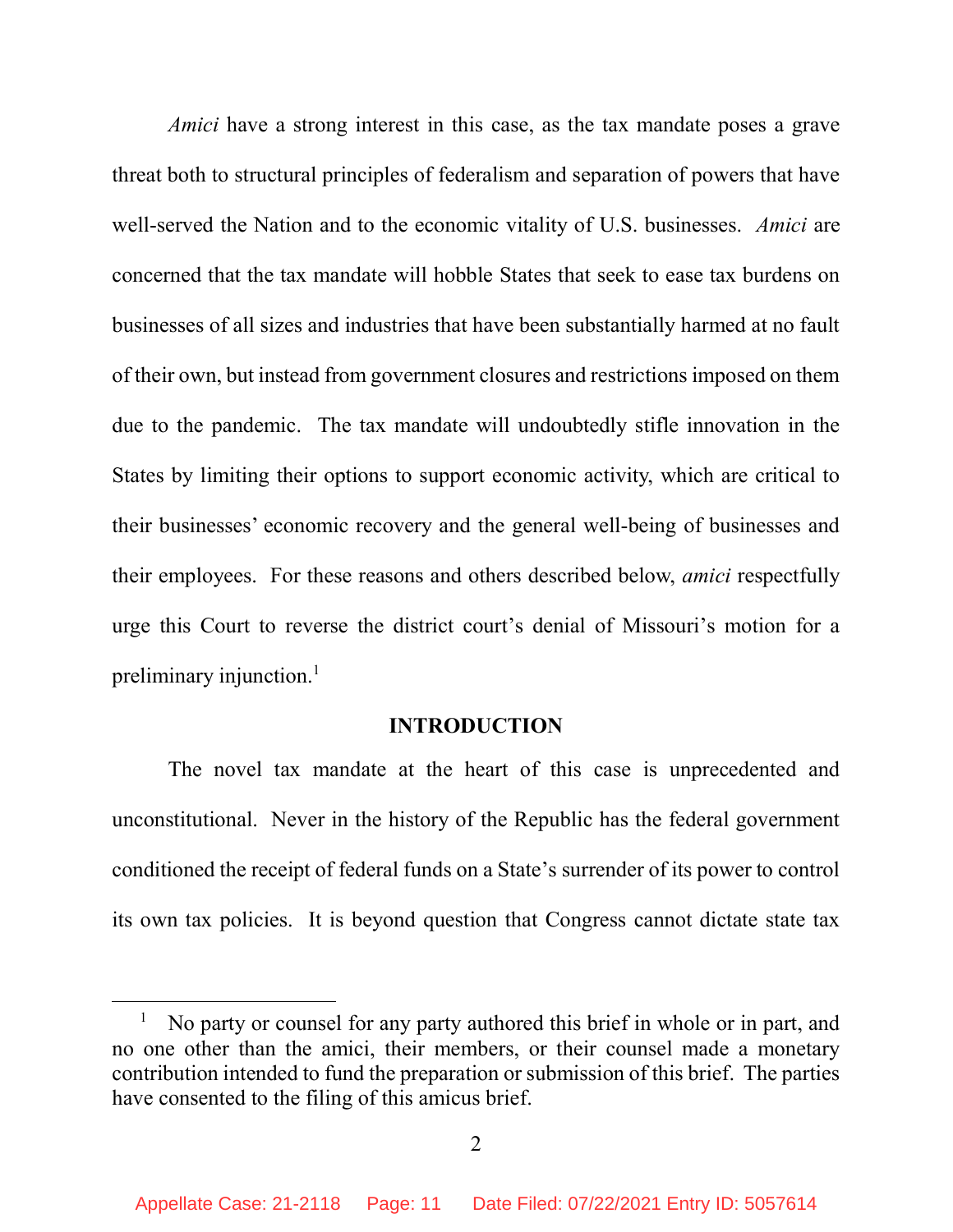policy directly, and such an intrusion into core matters of state sovereignty is ultra vires, even as a condition on federal funds. Congress has resisted the temptation to impose such a condition for over two centuries not out of self-restraint, but because it lacks the power to do so. And at a bare minimum, Congress cannot coerce States into surrendering such a core aspect of sovereignty with an offer they cannot refuse—a massive federal relief package in the aftermath of a global pandemic ultimately funded by the States' own taxpayers.

In the American Rescue Plan Act of 2021 ("ARPA"), Congress has made \$195.3 billion in taxpayer dollars—i.e., money collected from the States' citizens available to States if and only if States agree not to pass any laws or take any administrative actions that decrease their net revenue, whether that decrease comes through tax credits, rebates, reductions in tax rates, or new or expanded deductions. Pub. L. No. 117-2, §9901(b)(3)(A). And under the recent interim final rule promulgated by the Treasury Department, the net revenue baseline is measured for the next three years against a State's revenues in 2019. See Coronavirus State and Local Fiscal Recovery Funds, 86 Fed. Reg. 26,786, 26,808 (May 17, 2021) (codified at 31 C.F.R. pt. 35). For most States, the massive amount of funds available under ARPA—nearly 20% of state government revenues nationwide—eclipses even the extraordinary volume of Medicaid funding held to be coercive under National Federation of Independent Business v. Sebelius ("NFIB v. Sebelius"), 567 U.S. 519,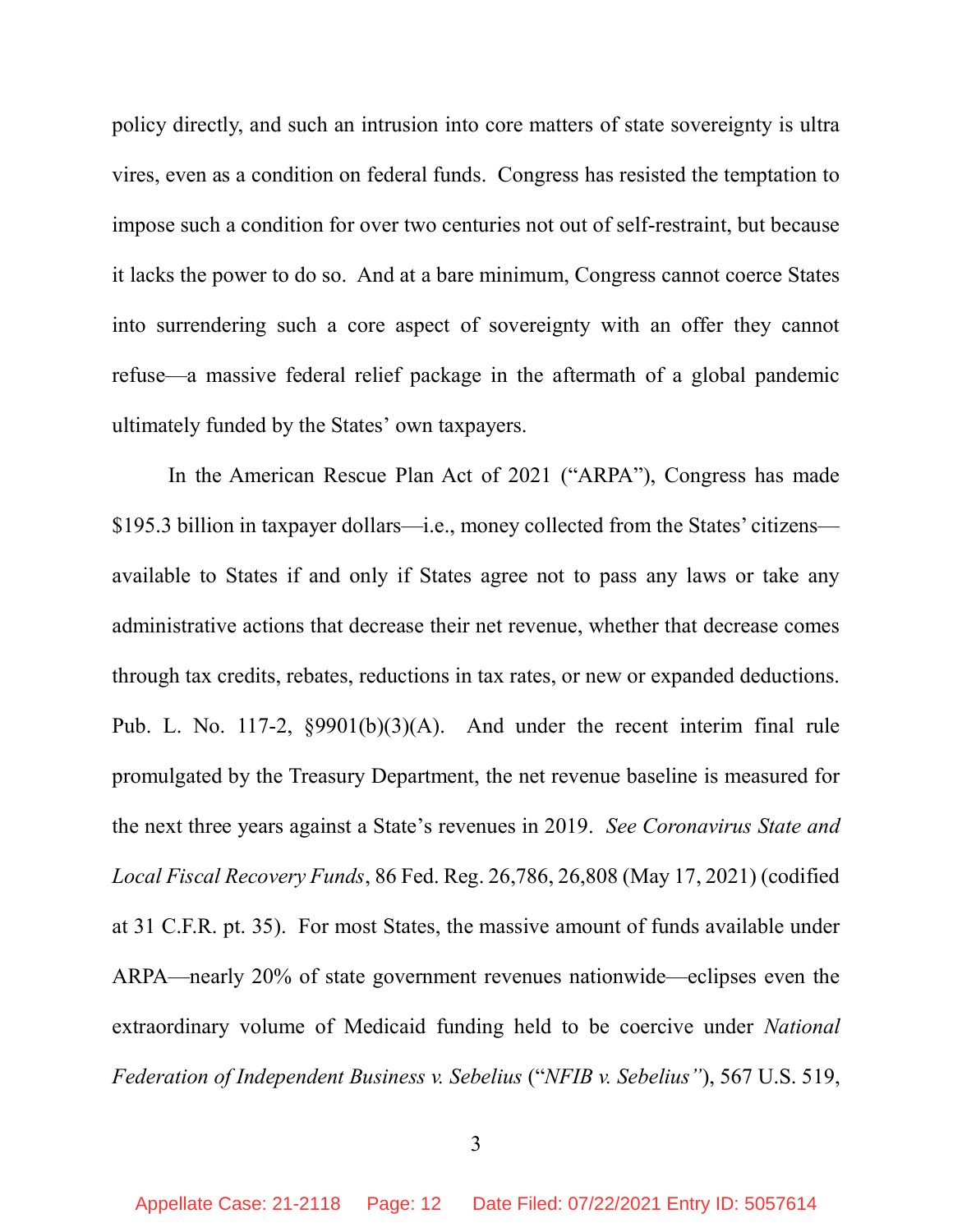581-82, 588 (2012). And the coercion is even more acute here, given that the entire point of ARPA is to help alleviate the effects of a once-in-a-lifetime global pandemic that has left some States and many of their residents in financial ruin. The notion that a State could refuse such a massive amount of federal relief money raised from its own taxpaying citizenry in these extraordinary times is fanciful. In effect, then, Congress has commandeered the tax power of the States—something it plainly lacks the power to do.

The district court's holding that Missouri lacks standing because its "sovereign power to set its own tax policy is not implicated by the ARPA," Op.10, is wrong as a matter of law and fact. Unless and until this Court enjoins it, the mandate will continue to impinge on Missouri's and other States' sovereignty. It also will imperil their efforts to implement revenue-related measures to foster a healthy business community and promote recovery from the economic devastation caused by COVID-19—devastation that disproportionately harmed certain industries and carried particularly harsh effects for small businesses. Many States have recently enacted legislation to help businesses, and the economy as a whole, recover. These measures, which include new tax deductions and credits for restaurants and small businesses, reductions in corporate tax rates, and fee waivers for eating and drinking establishments, are designed to jump-start recovery. Under ARPA, however, these measures may subject the States to a Treasury recoupment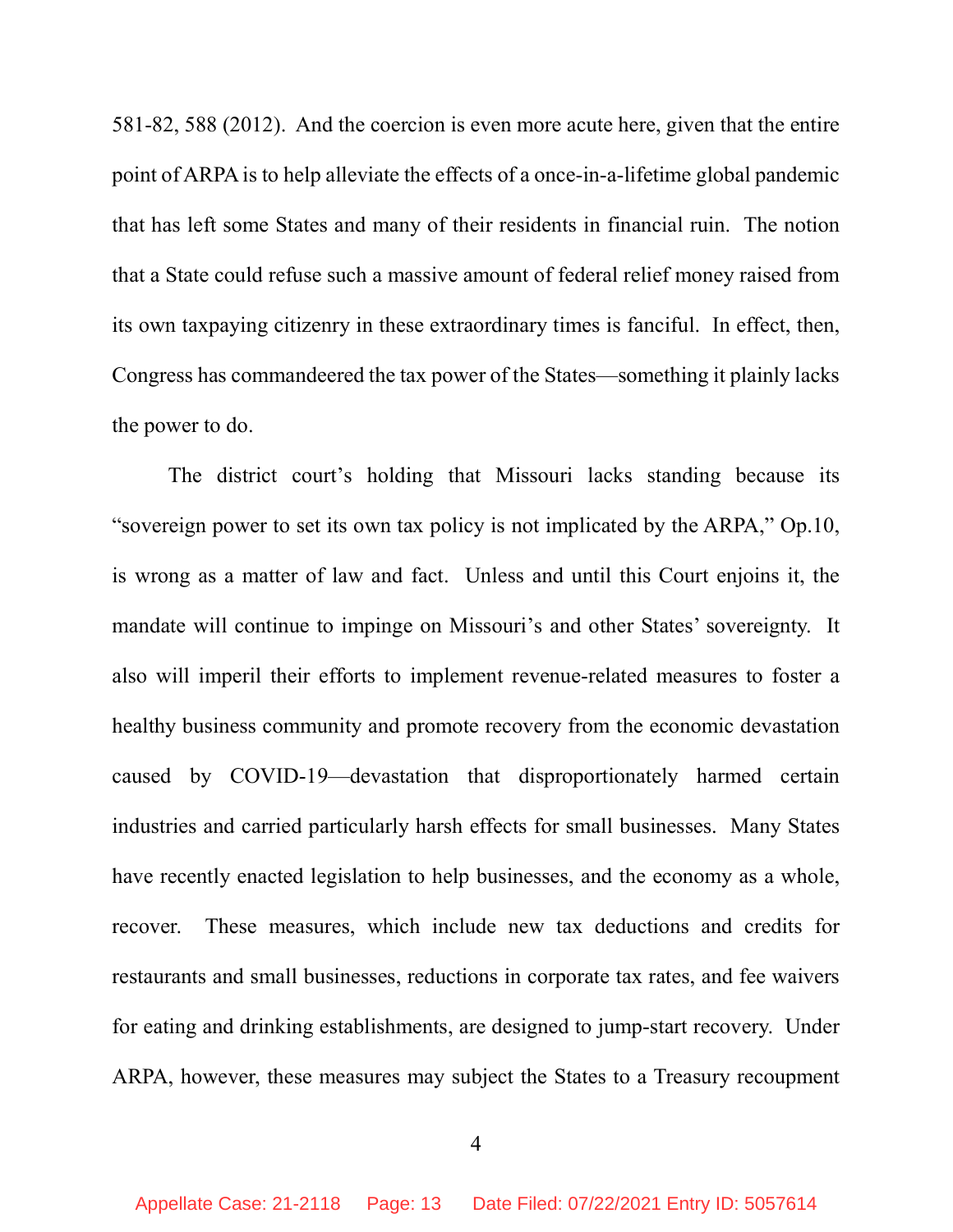action if they correspond to a short-term revenue decrease. The threat of such adverse action will constrain State policymaking now and in future legislative sessions. There can be no question that the States, as well as their citizens and the businesses operating within them, are suffering irreparable injury, while any contrary federal interest is minimal, if not entirely ultra vires. The Court should reverse.

#### ARGUMENT

ARPA offers approximately \$195 billion to States to aid the States' and their residents' financial recovery from the COVID-19 pandemic. Like most spending power legislation, the Act expressly enumerates the purposes to which States may put those funds. States may use the money to: (a) "respond to the public health emergency with respect to [COVID-19] or its negative economic impacts, including assistance to households, small businesses, and nonprofits, or aid to impacted industries such as tourism, travel, and hospitality"; (b) "respond to workers performing essential work" during the pandemic by providing premium pay or grants; (c) provide government services "to the extent of the reduction" in local revenue "due to [COVID-19] relative to revenues collected in the most recent full fiscal year … prior to the emergency"; and (d) "make necessary investments in water, sewer, or broadband infrastructure." Pub. L. No. 117-2, §9901(c)(1)(A)-(D).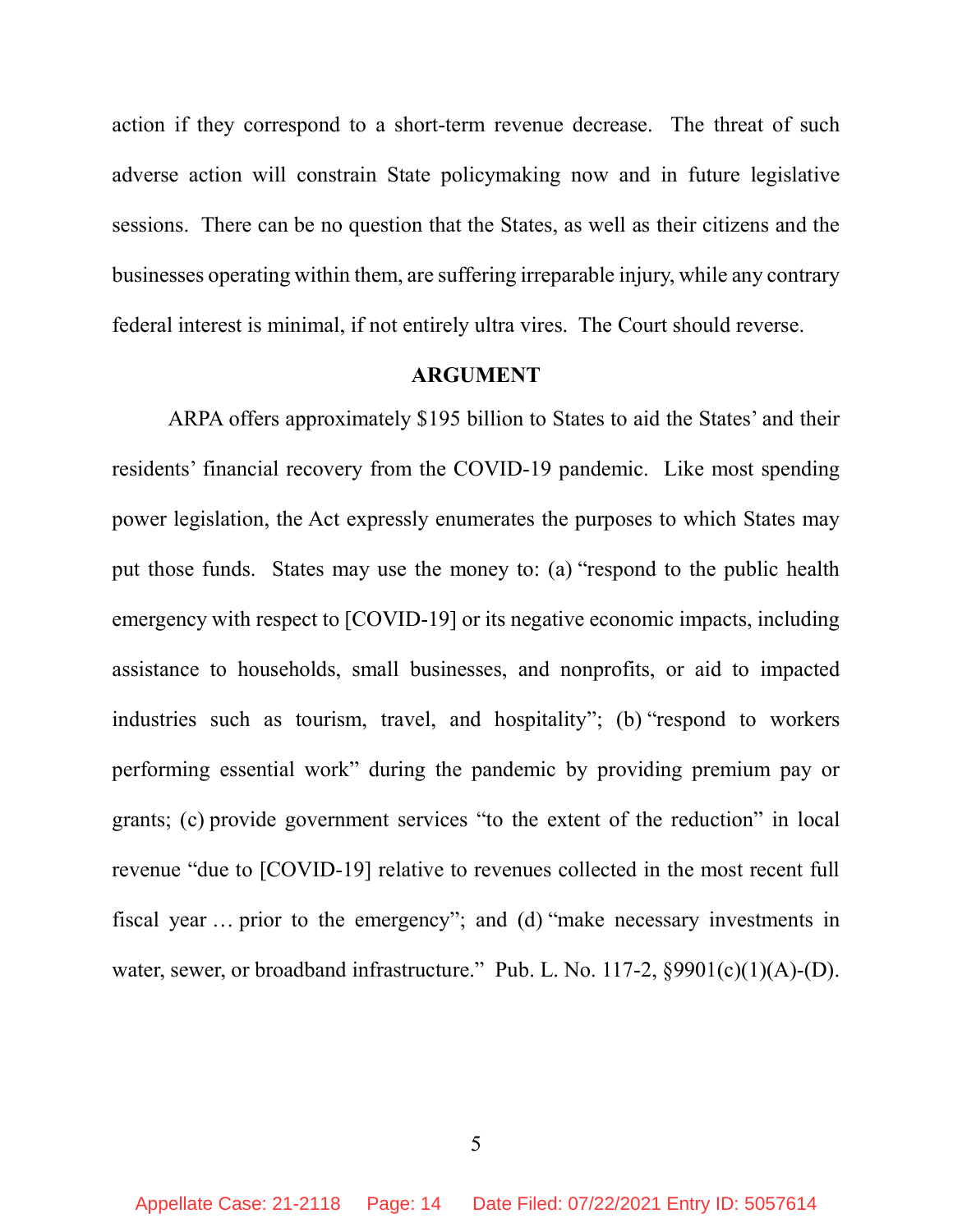In addition to those conditions, the Act includes a section titled "further restriction" on the "use of funds." *Id.* §9901(c)(2) (capitalization altered). One such restriction provides:

A State or territory shall not use the funds provided under this section or transferred pursuant to section 603(c)(4) to either directly or indirectly offset a reduction in the net tax revenue of such State or territory resulting from a change in law, regulation, or administrative interpretation during the covered period that reduces any tax (by providing for a reduction in a rate, a rebate, a deduction, a credit, or otherwise) or delays the imposition of any tax or tax increase.

*Id.* §9901(c)(2)(A). If a State violates that prohibition, it must repay the funds in "an amount equal to the amount of funds used in violation" of the Act. *Id.* §9901(e). The Act also prohibits States from using the funds for "deposit into any pension fund." *Id.*  $\S 9901(c)(2)(B)$ .

By its plain terms, the tax mandate is breathtakingly broad. As the U.S. District Court for the Southern District of Ohio noted earlier this month in its order enjoining enforcement of the tax mandate against Ohio, "[b]ased on the Tax Mandate's language, the Secretary could deem essentially any reduction in the rate of any one or more state taxes—even if other tax rates were increased—to be a 'change in [tax] laws' that results in an 'indirect[] offset [of] a reduction in [Ohio's] net tax revenues.'" Ohio v. Yellen, --- F. Supp. 2d ---, 2021 WL 2712220, at \*15 (S.D. Ohio July 1, 2021) (alterations and emphasis in original) (citation omitted). By prohibiting funds from "indirectly" offsetting a decrease in state revenue, the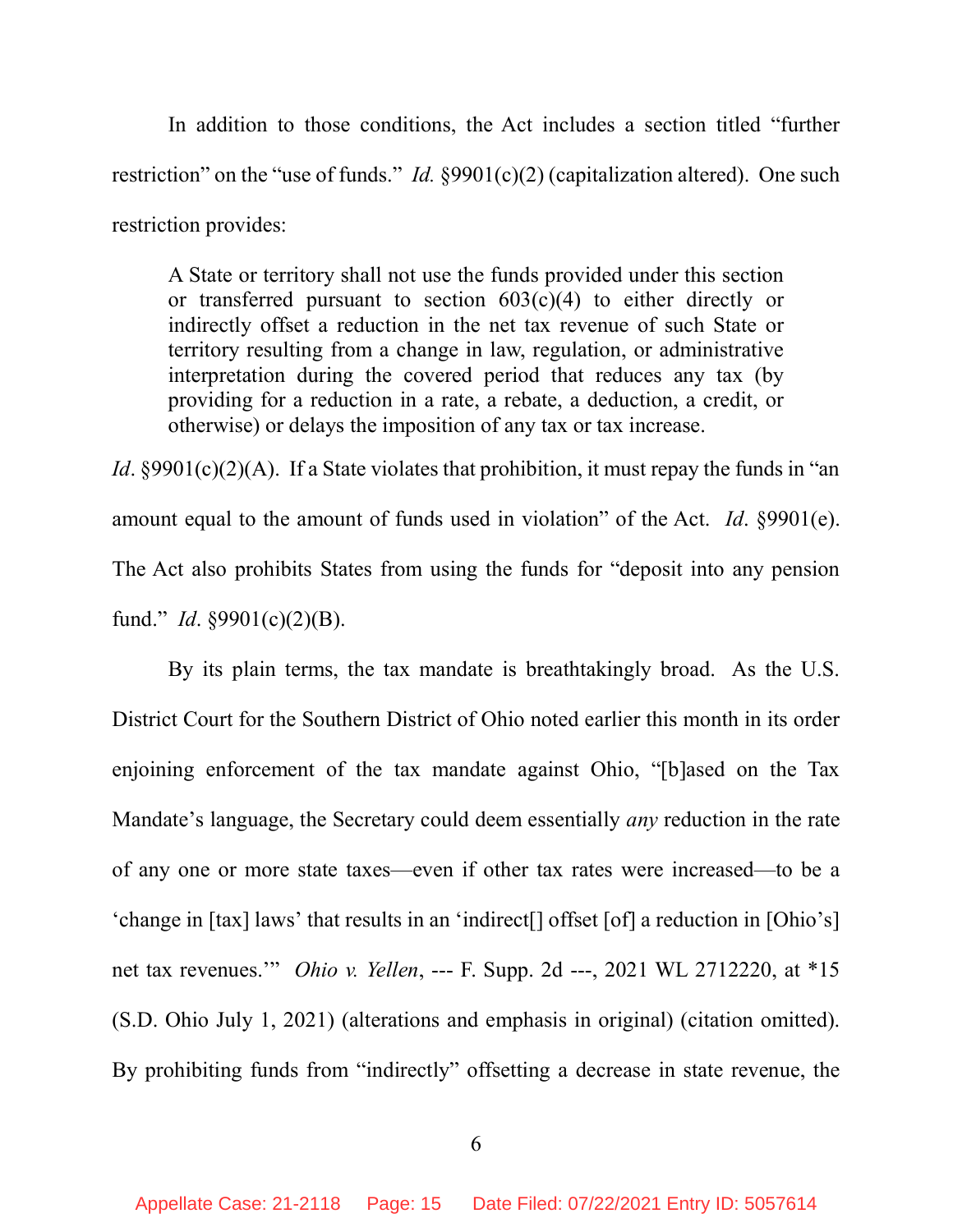provision appears to reach any action that effects a reduction in rate, rebate, deduction, or credit, regardless of whether any federal funds were used to finance that tax measure. It also appears to preclude any state official from adopting any pro-taxpayer interpretation of a disputed provision. The mandate even goes so far as to forbid a State to delay the imposition of a tax or tax increase, even as a hardship allowance for the pandemic's crippling financial consequences.

To be sure, shortly before the district court ruled in this case, Treasury purported to limit the scope of the tax mandate by promulgating an interim final rule that allows States to replace revenue reductions with spending cuts in "areas not being replaced by" ARPA money. 86 Fed. Reg. at 26,808. But it is hard to see how Treasury's interpretation can be squared with ARPA's plain text—not to mention the fungible nature of money. In all events, the interim rule ultimately creates more problems than it solves. Among other things, the rule dictates that States may not decrease their net tax revenues relative to their revenues in 2019—a baseline that implicitly locks in policy choices of past legislatures and governors all the way through 2024. The rule also requires States to provide a detailed accounting of their tax measures to ensure compliance with the mandate. That level of micromanaging a core sovereign function is unprecedented and extreme. See Ohio, 2021 WL 2712220, at \*19. The district court's conclusion that, in the face of this unprecedented intrusion into its sovereignty, Missouri failed to even demonstrate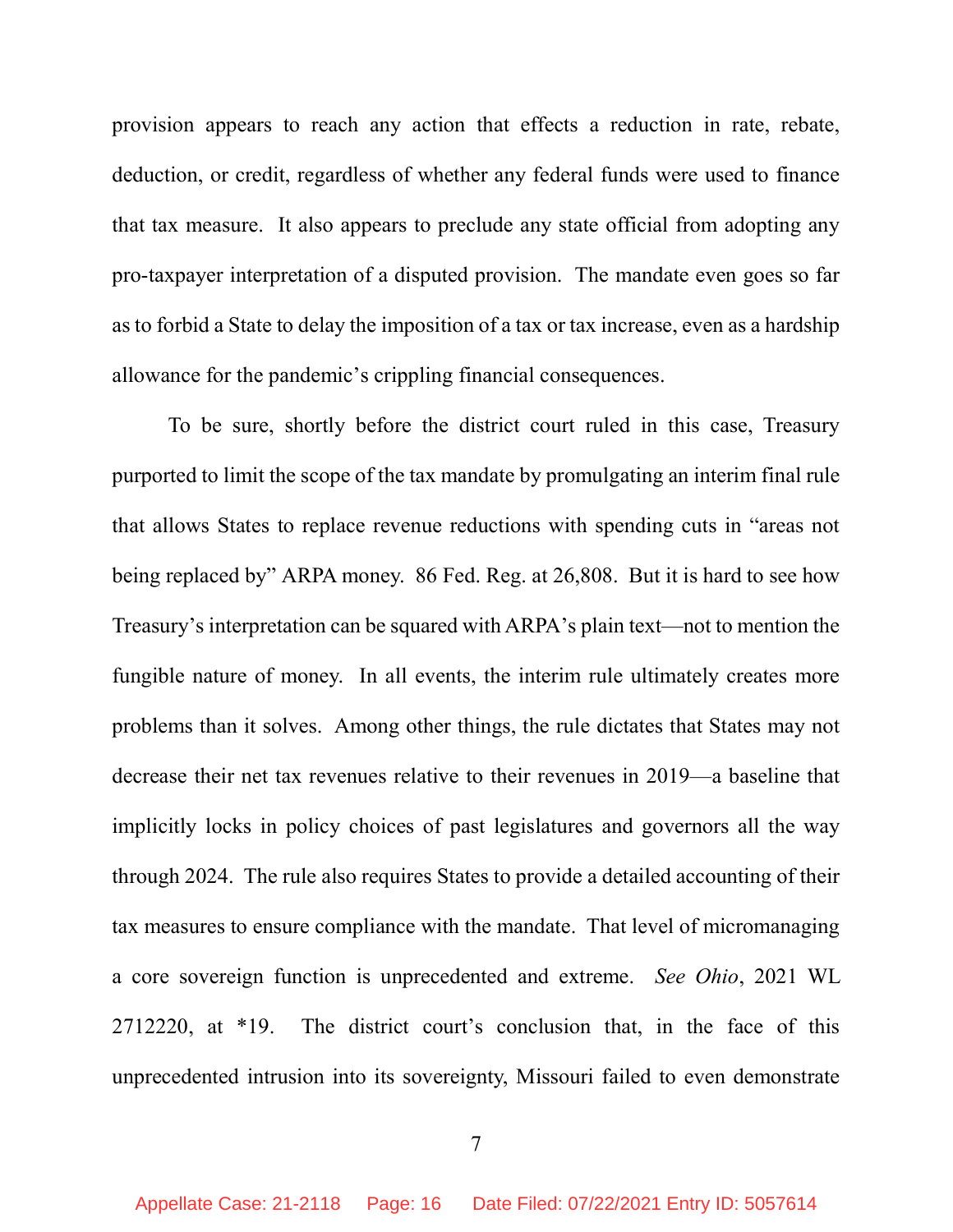standing is erroneous, see Mo. Br. 27-30, and the only proper judicial course is to enjoin the provision.

#### I. The Tax Mandate Is Unconstitutional.

1. The power to tax or not to tax lies at the absolute core of sovereignty. Misguided taxes spurred the revolution that produced our Republic. Our founding document includes multiple specifications of what federal and state governments can and cannot tax. U.S. Const. Art. I, §8, cl. 1; id. Art. I, §9, cl. 1, 4, 5; id. Art. I, §10, cl. 2. Amendments reallocating the taxing power have had a profound effect on the federal-state balance. See id. Amend. XVI. And our earliest judicial decisions recognize that "the power to tax involves the power to destroy." M'Culloch v. Maryland, 17 U.S. (4 Wheat.) 316, 431 (1819).

It is no surprise, then, that the Supreme Court recognizes that the tax power is "central to state sovereignty," Dep't of Revenue v. ACF Indus., Inc., 510 U.S. 332, 345 (1994), and that the "power of self government … cannot exist distinct from the power of taxation," Providence Bank v. Billings, 29 U.S. (4 Pet.) 514, 546, 548 (1830). Thus, it has been settled law from the Republic's earliest days that a State "alone" may, "within its own jurisdiction," "judge and determine how, in what manner, and upon what objects [the tax] power shall be exercised." Id. at 544. Simply put, it is difficult to conceive of a greater threat to the "integrity, dignity, and residual sovereignty of the States," Bond v. United States, 564 U.S. 211, 221 (2011),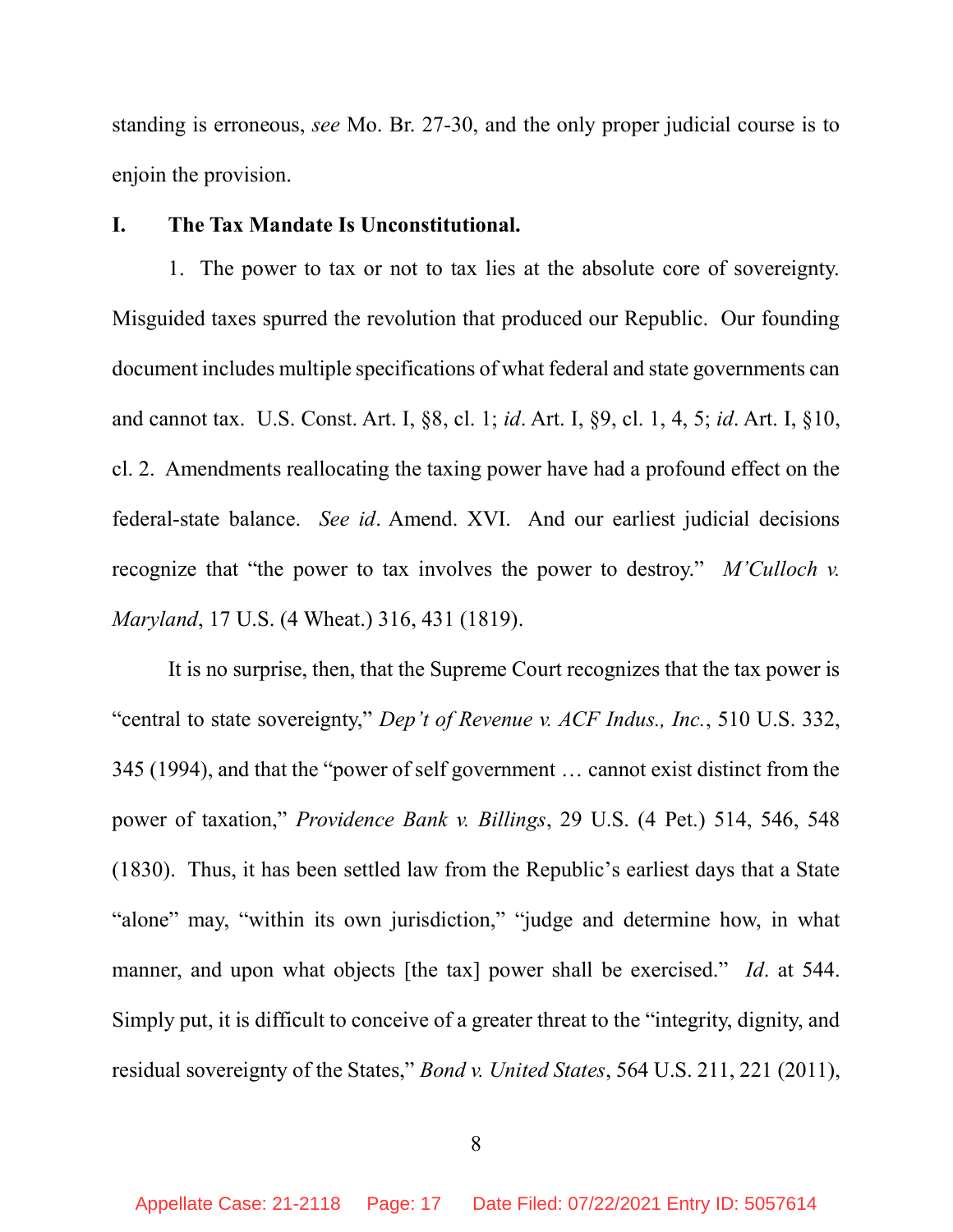than the loss of their tax power. Indeed, in enjoining the government from enforcing the tax mandate against the State of Ohio, U.S. District Judge Douglas Cole noted that the "power to tax" is a "core State function … that has long been recognized as 'indispensable' to the States' very existence." Ohio, 2021 WL 2712220, at \*19 (quoting Gibbons v. Ogden, 22 U.S. (9 Wheat.) 1, 199 (1824)).<sup>2</sup>

If anything, that core attribute of state sovereignty has taken on even greater importance in the wake of the Sixteenth Amendment, which empowers the federal government to tax the income of the States' citizenry. See U.S. Const. Amend. XVI. Taxing citizens is a zero-sum game. No matter how many sovereigns tax them, citizens cannot be taxed more than 100%, and they begin avoiding taxable activity at far lower rates. That makes the States' power to set their own tax policy in the shadow of the Sixteenth Amendment critical not only to their ability to sustain their own governments, but also to serve as a check on the federal government's own taxing power. States may not be able to stop the federal government from taxing the income their citizens produce. But at least States can try to alleviate the burden on their citizens by reducing their own reliance on tax revenues. The States' ability to play this safety-valve role is critical to preserving the framers' vision that a system

<sup>&</sup>lt;sup>2</sup> By contrast, the district court in this case gave short shrift to Missouri's sovereignty argument, doing little more than summarizing the government's position before stating in conclusory fashion that "[t]he Missouri legislature is free to propose and pass tax cuts as it sees fit." Op.10.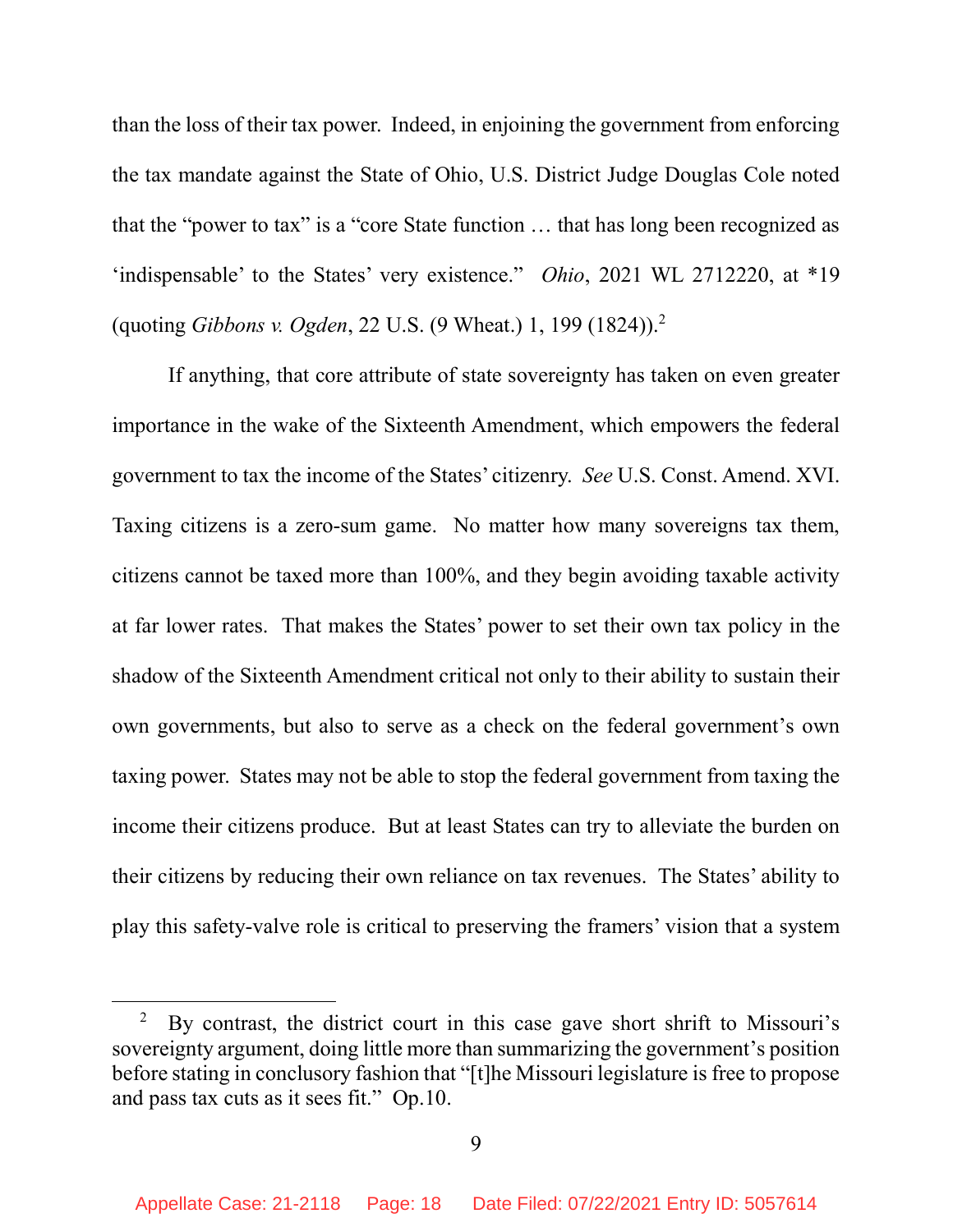of dual-sovereignty would enhance, rather than threaten, individual liberty. See Bond, 564 U.S. at 221.

Those bedrock tenets of federalism resolve this case. Some matters are simply too close to the core of state sovereignty for the federal government to dictate their terms, even if those terms are framed as conditions. See Coyle v. Smith, 221 U.S. 559, 577 (1911) (holding unconstitutional an effort to prevent Oklahoma from relocating its capitol as a condition of its admission to the Union). Just as the federal government may not decide the location of a State capitol (and a State would surely have standing to object), the federal government may not decide whether a State should lower or raise taxes. That Congress purports to do so here as a condition on the receipt of federal funds (or, more aptly, federal tax revenues collected from the States' citizens) makes no difference. As Coyle recognizes, some conditions are per se ultra vires.

That is clearly true of this unprecedented effort to dictate state tax policy. If the power to tax is indeed the power to destroy, then the federal government has no more business dictating what state governments may and may not tax than States have taxing federal instrumentalities. Indeed, where the Constitution puts certain revenue sources off-limits to States, it does so directly, as with Article I, Section 10's express prohibition on state taxes on imports and exports without Congress' consent. The idea that Congress can add to Article I, Section 10 as a condition of federal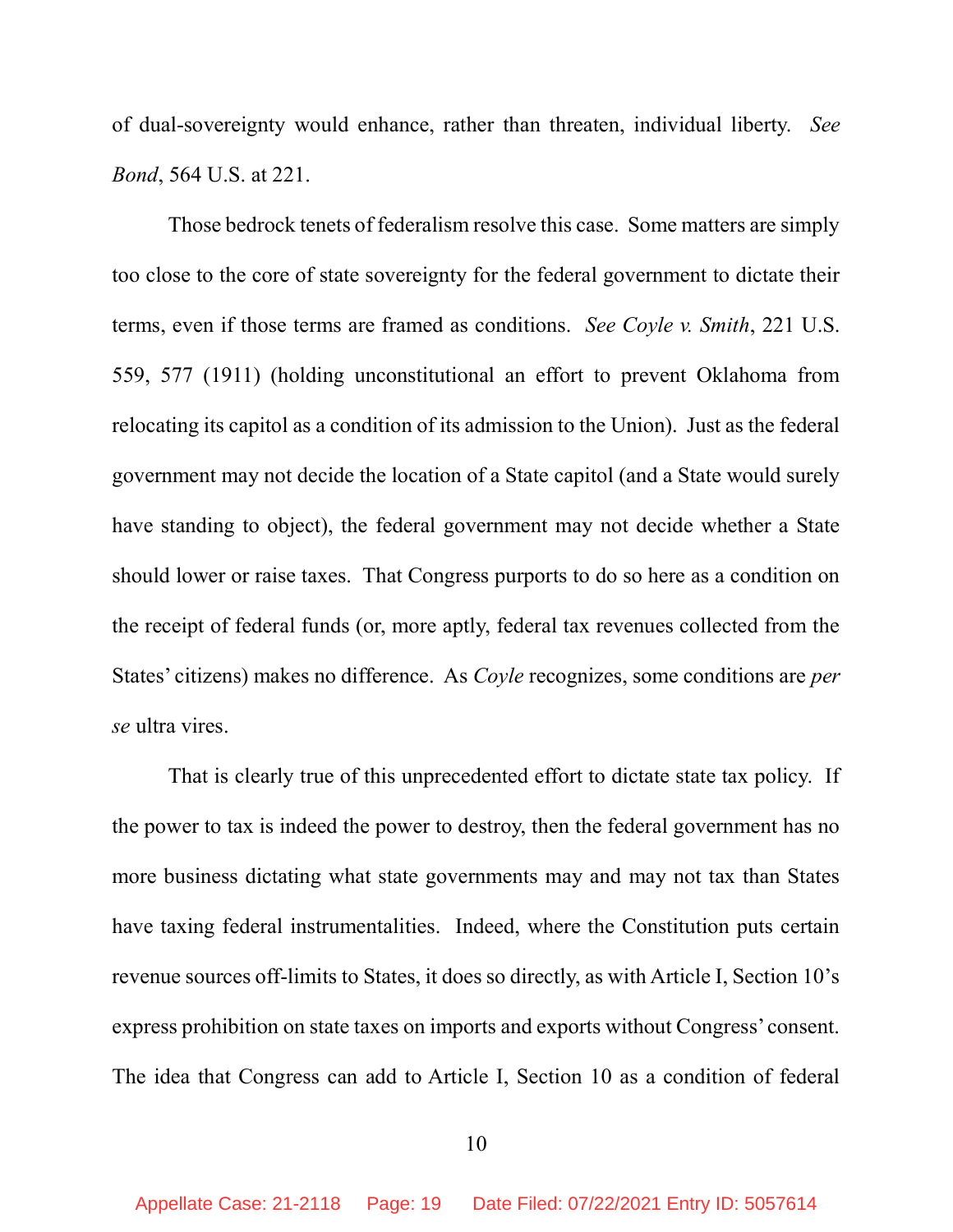funding should be a non-starter. That likely explains why Congress has never taken this extraordinary step. Congress' "prolonged reticence would be amazing if such interference were not understood to be constitutionally proscribed." Plaut v. Spendthrift Farm, Inc., 514 U.S. 211, 230 (1995); see also Free Enter. Fund v. PCAOB, 561 U.S. 477, 505 (2010) ("Perhaps the most telling indication of the severe constitutional problem … is the lack of historical precedent.").

The intrusive effects of the tax mandate only became more apparent when the Secretary promulgated its interim final rule purporting to add post hoc clarity to the statute. See 86 Fed. Reg. 26,786. Far from clarifying or narrowing the sweep of the tax mandate, the rule only highlights the extent of the tax mandate's intrusion on a core area of the States' sovereignty. The rule requires each State to perform a multistep assessment every year of how the amount of funds received under ARPA compares to any reductions in the State's tax revenue. Each State must also "provide to the Secretary periodic reports providing *detailed accounting* of the uses of funds, all modifications to a State or Territory's tax revenue sources, and such other information as the Secretary may require." Id. at  $26,821$  (emphasis added). And "the Secretary may request other additional information as may be necessary or appropriate." Id. The rule thus confirms that the tax mandate gives the federal government unprecedented authority to micromanage the taxing power of the States.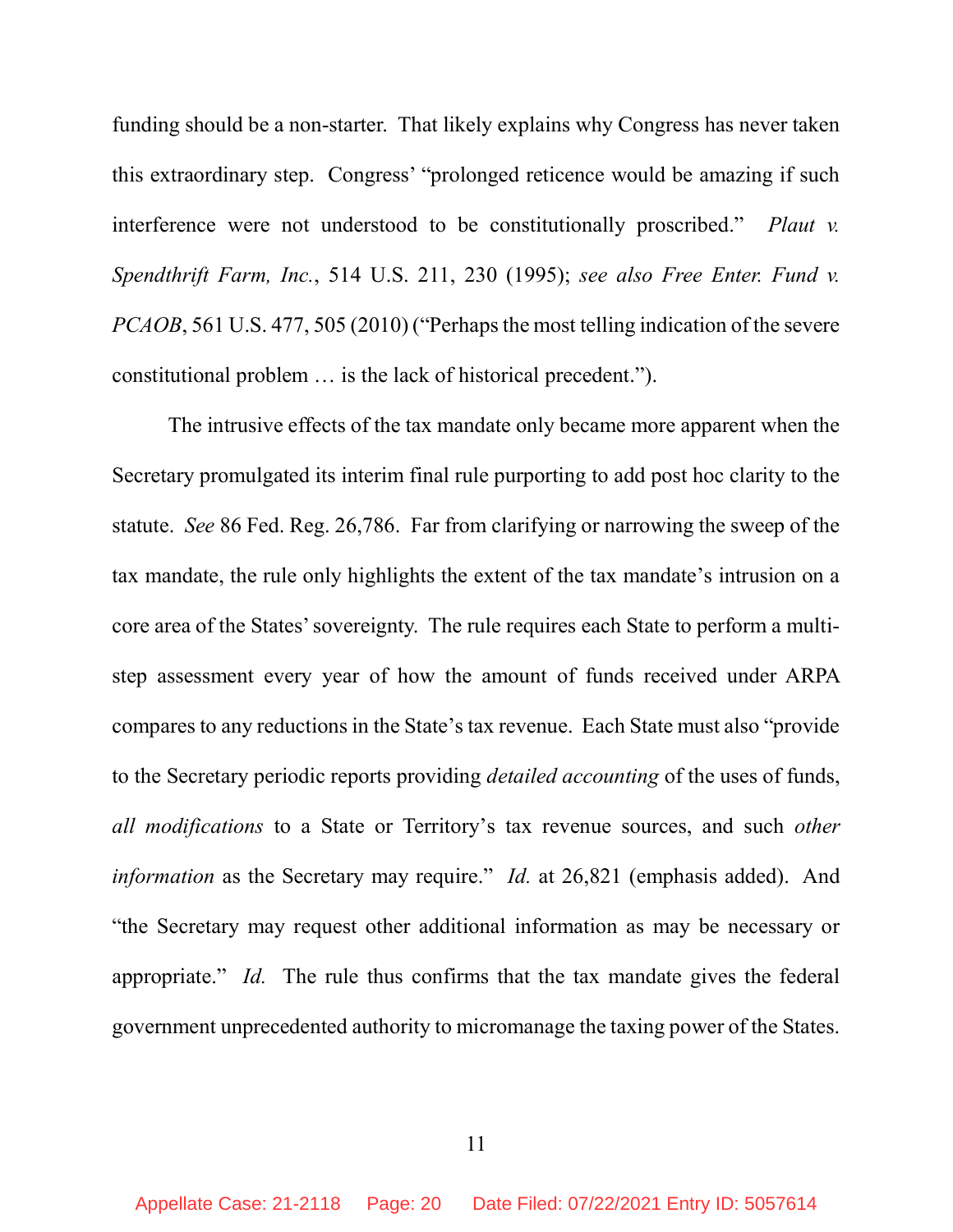The burdensome system of "accounting" is not the only way in which the interim final rule exacerbates the constitutional problems with the tax mandate. The rule requires States to measure a "reduction" in net tax revenue by reference to the 2019 fiscal year. Although Treasury justifies this requirement by describing 2019 as the "last full fiscal year prior to the COVID-19 public health emergency," 86 Fed. Reg. at 26,800, it is also necessarily a baseline that reflects the policy preferences of past legislatures and governors, and not the will of the people as reflected in intervening elections. Moreover, the rule does not take account of the many things that could transpire between 2021 and 2024 that make freezing in amber the 2019 fiscal year an especially burdensome and intrusive requirement. And tying recoupment to the year 2019 forces States to look to the past rather than the future in gauging their policy priorities. Thus, even if a State projects that a tax cut will increase its revenue in the long run, the State must weigh that benefit against the risk that one year's revenue will dip below the 2019 level and subject the State to a potential recoupment action. In short, the tax mandate and the interim final rule install Treasury in a supervisory capacity over the States that is foreign to our system of federalism. See Billings, 29 U.S. at 544.

2. On top of all that, the mandate suffers from the additional infirmity of being impermissibly coercive. As the Supreme Court reaffirmed in NFIB v. Sebelius, when Congress offers federal funds to States on the condition that they enact or refrain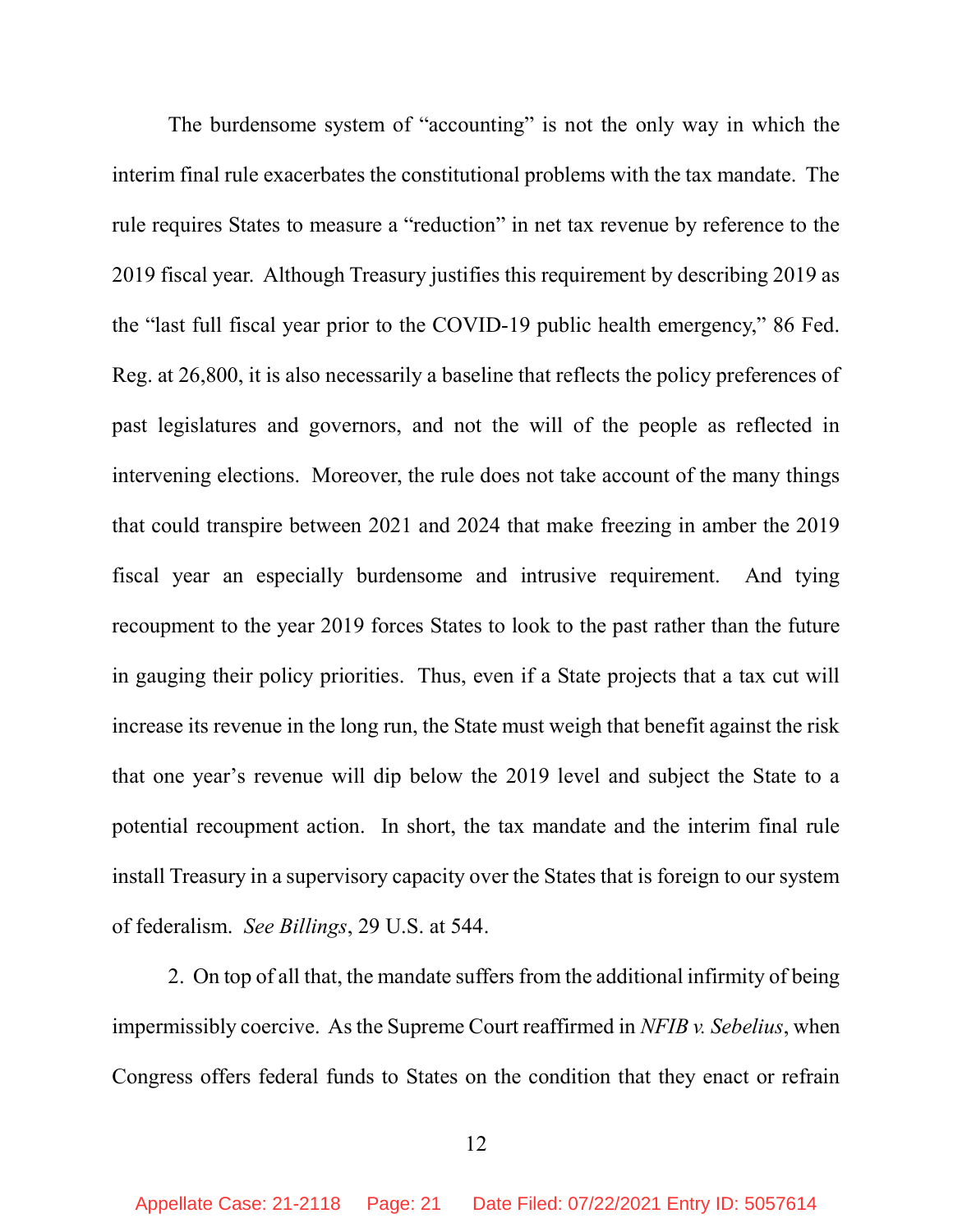from enacting certain policies, the condition is permissible only if the offer is voluntary not just in theory, but in fact. See 567 U.S. at 577. This remains true regardless of whether the condition is framed as a grant or a withdrawal of funds. In either instance, the limitation is critical because, "[n]o matter how powerful the federal interest involved, the Constitution simply does not give Congress the authority to require the States to regulate." New York v. United States, 505 U.S. 144, 178 (1992). By circumventing that rule, efforts to use the power of the federal purse to coerce States to do Congress' bidding "undermine the status of the States as independent sovereigns in our federal system." NFIB v. Sebelius, 567 U.S. at 577. It is thus incumbent on courts to carefully "scrutinize" spending legislation to ensure that Congress is "not using financial inducements to exert a 'power akin to undue influence" on the States. *Id.* (quoting *Steward Mach. Co. v. Davis*, 301 U.S. 548, 590 (1937)). Federal "pressure turns into compulsion" when States no longer have a "legitimate choice whether to accept the federal conditions in exchange for federal funds." Id. at 577, 643.

There can be no serious question that ARPA is coercive by that standard. In NFIB v. Sebelius, the threatened "loss of over 10 percent of a State's overall budget" was "surely beyond" the constitutional line. *Id.* at 582, 585. Here, the \$195 billion available to States and the District of Columbia eclipses that by a wide margin. It is equivalent to nearly 14% of Missouri's annual general-revenue expenditures from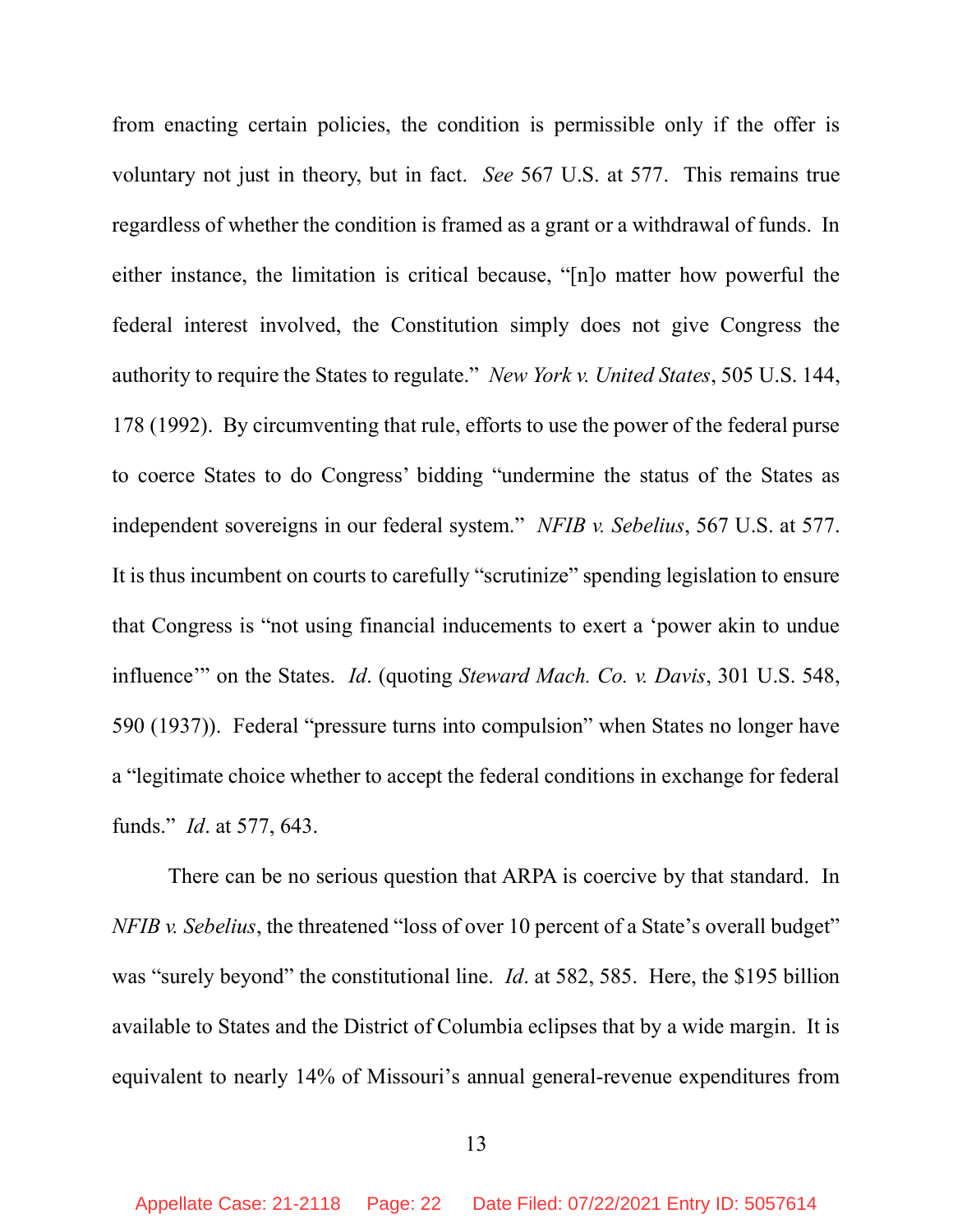the last two fiscal years. Mo. Br. 4. And it is equivalent to a whopping  $20\%$  of the annual state tax collections of state governments.<sup>3</sup> For some States, the impact of the available funds is even greater—equivalent, for instance, to about 40% of Arizona's general fund budget, Complaint ¶11, Arizona v. Yellen, No. 2:21-cv-00514-DJH (filed Mar. 25, 2021), and nearly 30% of Mississippi's 2021 budget.<sup>4</sup> As in *NFIB v. Sebelius*, the sheer amount of money at issue "leaves the States with no real option but to acquiesce." 567 U.S. at 582.

Numbers alone do not tell the whole story. Over the past year, the COVID-19 pandemic has forced the whole world to endure extreme economic hardship. Entire industries shut down for months on end, while others operated with reduced hours and customer capacities, all under the continued pressure of supply chain constraints. Thousands of Americans lost their jobs, had to forgo higher education, and have been crushed by medical bills related to COVID-19 treatments.

Amici have witnessed firsthand the economic devastation of the pandemic. Small businesses, in particular, have faced unprecedented hardship.<sup>5</sup> In surveys of

<sup>3</sup> Jared Walczak, Four Questions Treasury Must Answer About the State Tax Cut Prohibition in the American Rescue Plan Act, Tax Found. (Mar. 18, 2021), https://bit.ly/3cYu0YB.

How the COVID-19 Pandemic is Transforming State Budgets, Urb. Inst. (July 16, 2021), https://urbn.is/3cAJjrj.

<sup>5</sup> NFIB Res. Ctr., Covid-19 Small Business Survey (16) at 9 (Mar. 16, 2021), https://bit.ly/3dv5COz.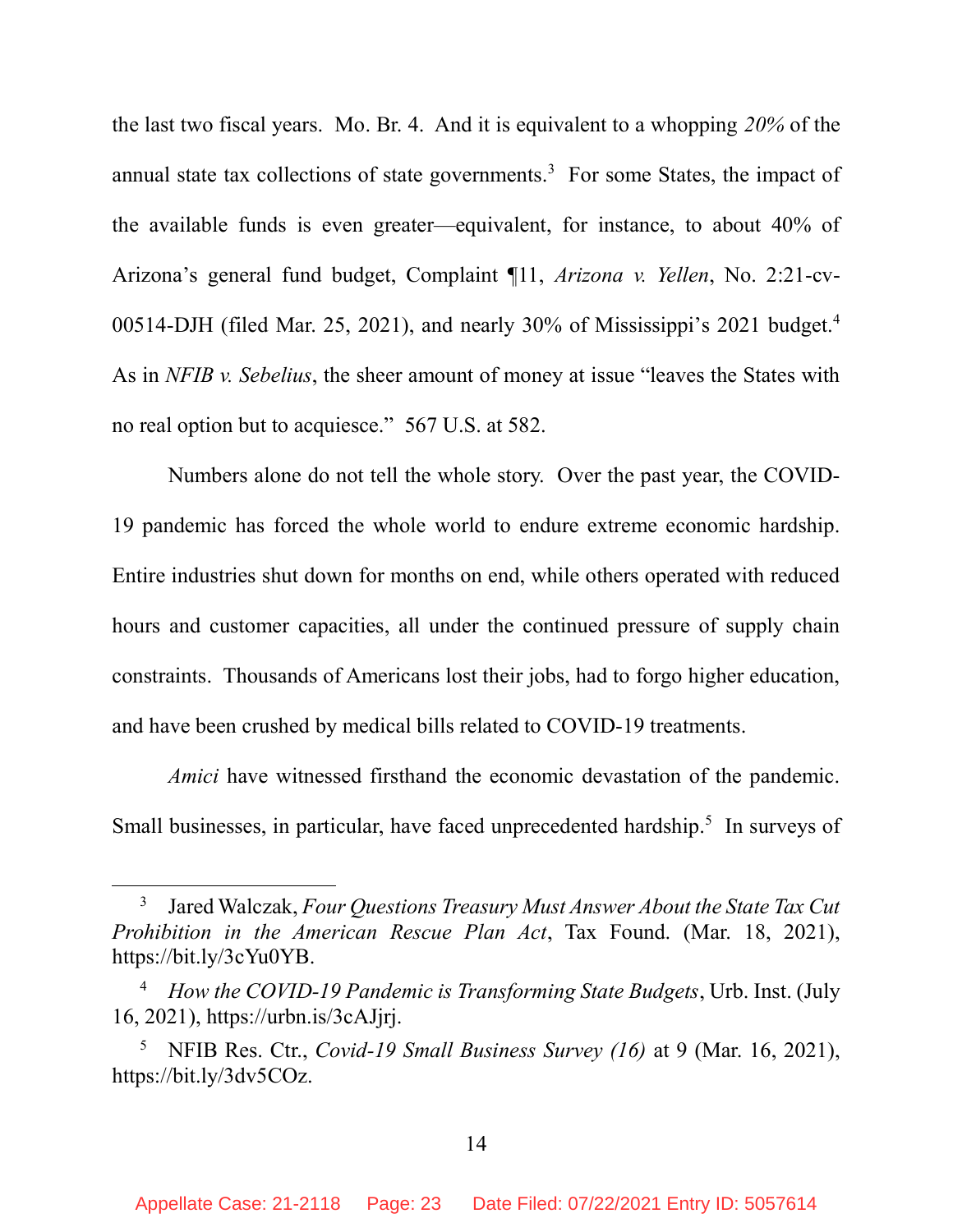small business owners, 81% of participants reported losing sales opportunities because of a labor shortage.<sup>6</sup> More than half had employees take pandemic-related sick leave or family leave; 87% of those businesses reported at least some of that leave was paid leave.<sup>7</sup> The hospitality industry was also ravaged: At the beginning of this year, foodservice sales were down \$240 billion from expected levels in 2020.<sup>8</sup> Nearly a third of all restaurant and hospitality workers lost their jobs in the first few months of the pandemic,<sup>9</sup> and many have yet to return.<sup>10</sup> More than  $100,000$ 

 $\overline{a}$ 

<sup>8</sup> See Nat'l Restaurant Ass'n, Restaurant Sales Fell to Their Lowest Level Since June (Jan. 15, 2021), https://bit.ly/3d5gVwu; see also Alex Sherman, Five Charts That Show How COVID-19 Stopped the U.S. Economy In Its Tracks, CNBC (Mar. 11, 2021), https://cnb.cx/3cZ97O0.

9 Erin Huffer & Aravind Boddupalli, The Leisure & Hospitality Sector Has an Employment Crisis—and It Might Be Getting Worse, Urb. Wire (July 20, 2020), https://urbn.is/397ptlz.

<sup>10</sup> See Nat'l Restaurant Ass'n, 49 States and DC Added Restaurant Jobs in May 2021 (June 24, 2021), https://bit.ly/3hn5jHA (restaurant employment in all but four states remains below its pre-pandemic level); Nat'l Restaurant Ass'n, Restaurant Employment Fell for the Third Consecutive Month (Feb. 5, 2021), https://bit.ly/31b0pG3 (nearly 450,000 restaurant jobs lost in the three months preceding February 2021); State-by-State Job Loss: COVID-19 Continues to Devastate Hotel Industry, Am. Hotel & Lodging Ass'n (Feb. 2021), https://bit.ly/3uG0H47 (hospitality industry unemployment rate 300% higher than rest of economy); Michael Ettlinger & Jordan Hensley, Covid-19 Economic Crisis: By State, Univ. of N.H. Carsey Sch. of Pub. Pol'y (June 29, 2021), https://bit.ly/3dBzklI (nationwide employment in the accommodation and food services industry is down 13.9% since last year).

<sup>6</sup> NFIB Res. Ctr., Covid-19 Small Business Survey (18) at 10 (June 30, 2021), https://bit.ly/3yMg4KD.

<sup>7</sup> NFIB Res. Ctr., Covid-19 Small Business Survey (17) at 8-9 (Apr. 28, 2021), https://bit.ly/3ycOcyO.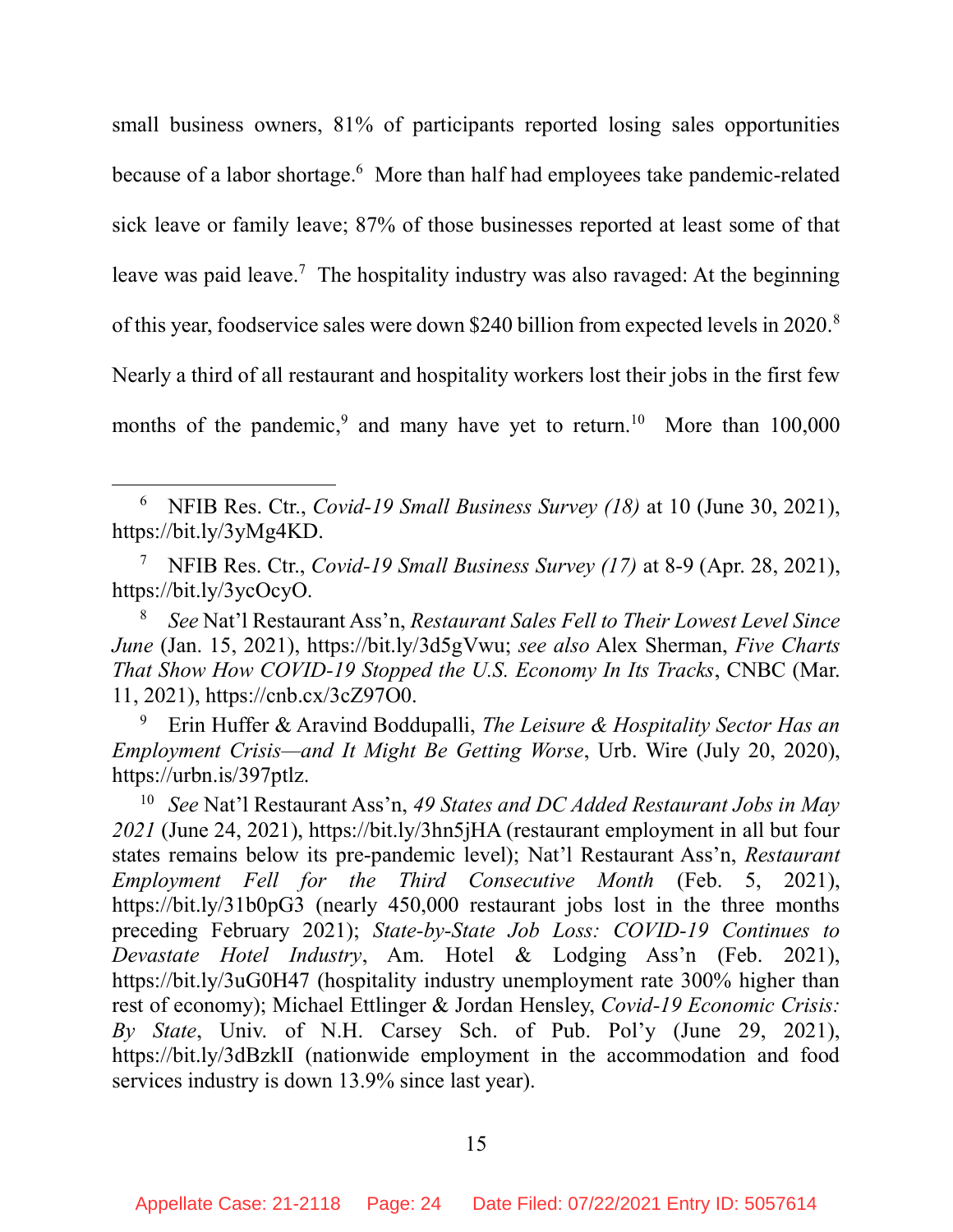businesses of all stripes have permanently shuttered their doors, $11$  and the country has lost more jobs since February 2020 than were lost during the Great Recession of December 2007 to June 2009.<sup>12</sup>

These economic hardships not only impact States' residents, but have a direct impact on States' budgets, many of which face dwindling tax revenues alongside rising healthcare costs and record unemployment claims.<sup>13</sup> Indeed, the pandemic is projected to slash state revenues by \$300 billion through 2022—significantly more than the amount of money offered under ARPA.<sup>14</sup> Under normal circumstances, to refuse such a massive influx of tax dollars would be unthinkable; in these extraordinary times, to do so would border on unconscionable given that State's

<sup>&</sup>lt;sup>11</sup> Anne Sraders & Lance Lambert, Nearly 100,000 Establishments That Temporarily Shut Down Due to the Pandemic Are Now Out of Business, Fortune (Sept. 28, 2020), https://bit.ly/3t6dpci; Paul Davidson, Vaccines Could Help Steady Economy; Yet Pandemic Isn't Over, Effects Are Likely to Linger, USA Today at 3B (Dec. 31, 2020).

<sup>&</sup>lt;sup>12</sup> Michael Ettlinger & Jordan Hensley, *supra* n.10; see also Congressional Rsch. Serv., Global Economic Effects of COVID-19 at Fig. 19 (July 9, 2021), https://bit.ly/3AitAqJ (in none of sixteen measured sectors has the number of jobs lost in April 2020 been fully recovered); U.S. Bureau of Labor Statistics, All Employees, Total Nonfarm [PAYEMS], retrieved from FRED, Fed. Rsrv. Bank of St. Louis (July 8, 2021), https://bit.ly/3dPMhbQ (total nonfarm employment in the United States is still more than 6.7 million jobs below its February 2020 level).

<sup>&</sup>lt;sup>13</sup> See Anshu Siripurapu & Jonathan Masters, How COVID-19 Is Harming State and City Budgets, Council on Foreign Relations (Mar. 19, 2021), https://on.cfr.org/3f9vjqm.

<sup>&</sup>lt;sup>14</sup> See Kate Davidson, Covid-19's Hit to State and Local Revenues Is Smaller Than Many Feared, Wall St. J. (Feb. 7, 2021), https://on.wsj.com/3wWBAe4.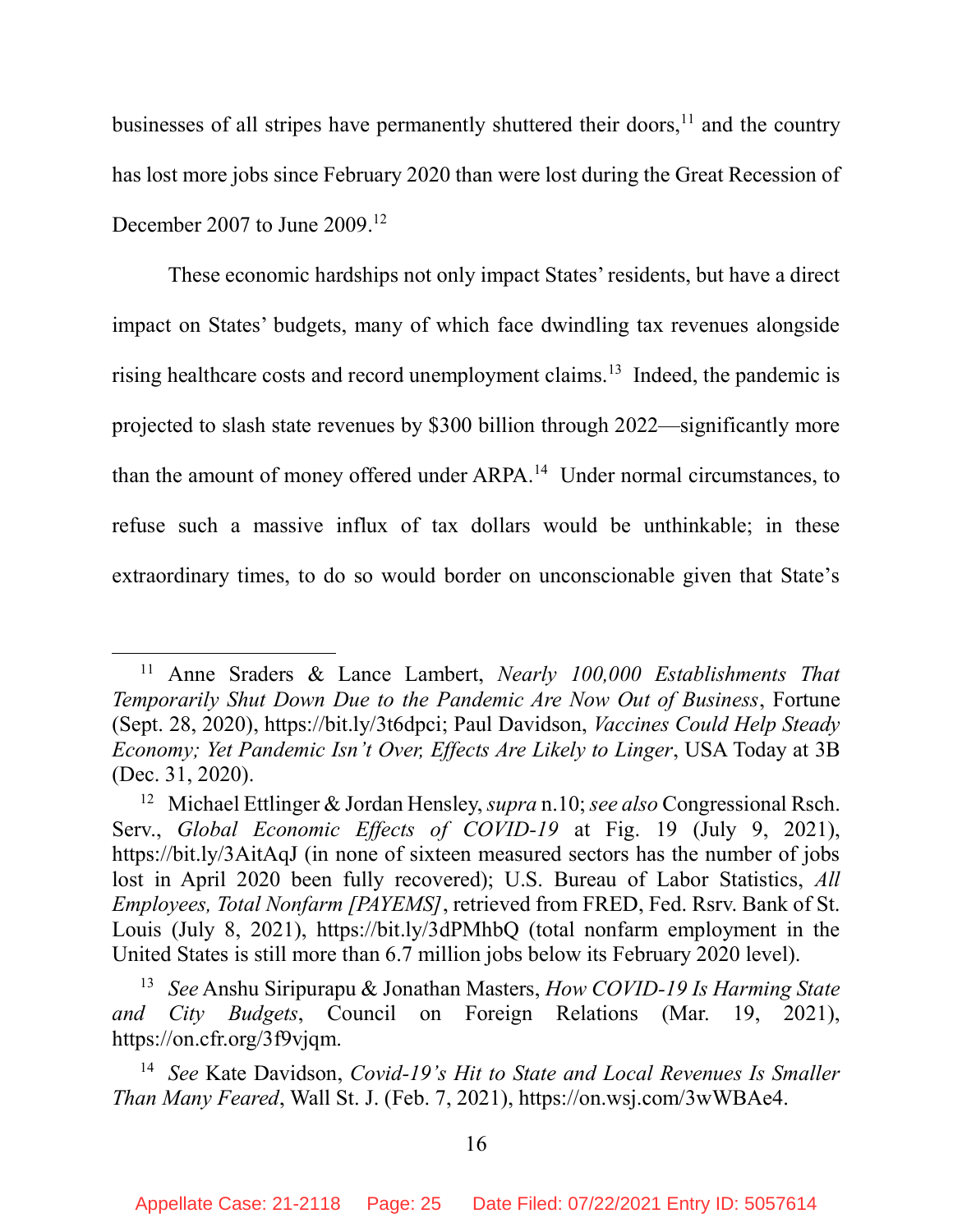taxpayers will be the ultimate source of the funds whether or not a State accepts the funds. The tax mandate thus should be seen—and rejected—as exactly what it is: an unconstitutional effort to strip States of their core sovereign right to determine their own tax policy.

#### II. Left Standing, The Tax Mandate Will Have Dire Consequences.

The tax mandate threatens immediate and drastic consequences that readily justify a preliminary injunction. The mandate's ostensible ban on *any* tax measure that reduces a State's net revenues creates ongoing hardships for state and local governments, as well as businesses and citizens who rely on tax relief or other changes in tax policy to promote economic growth—especially in times like these. The Supreme Court has long recognized that any "delay" in a State's ability to enforce its tax policies "may derange the operations of government," causing "serious detriment to the public." Dows v. City of Chicago, 78 U.S. 108, 110 (1870). That is as true today as it was 150 years ago. If anything, the threat is even more pronounced at this critical juncture in our Nation's history because many of the policies States are pursuing or wish to pursue are designed to reduce the financial strain of the pandemic within their respective borders. Indeed, many State legislatures recently passed measures specifically aimed at reducing tax burdens on businesses; many of these laws were designed to bolster small businesses and industries that have suffered substantial harm as the result of government-mandated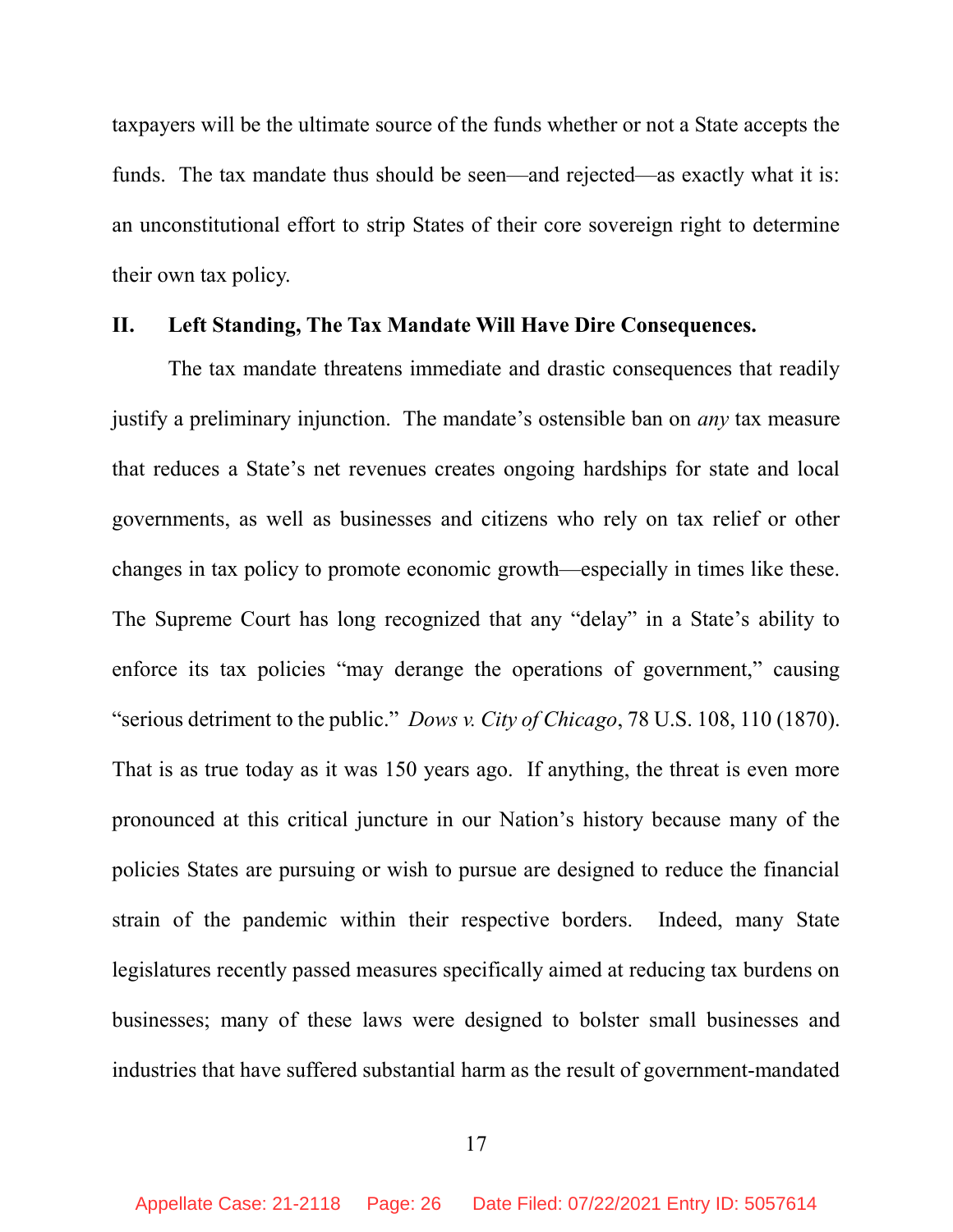closures and other restrictions. The ability to reduce the tax burdens of these businesses is a critical tool for the States in their efforts to restore economic vitality within their borders,<sup>15</sup> but to the extent those measures or others like them contribute to a reduction in net tax revenue, the States' ARPA funds may be in jeopardy.

For example, Missouri recently considered tax credits for businesses that were shut down by local government orders over the past year.<sup>16</sup> New Mexico recently passed a bill establishing a gross receipts tax deduction for food and beverage establishments, which were hit particularly hard by pandemic-related closures and restrictions.<sup>17</sup> Maryland recently passed its own sweeping COVID-19 relief bill that, among other things, supports small businesses with a sales tax credit of up to \$3,000 per month—a nearly \$200 million commitment.<sup>18</sup> In May, Oklahoma reduced its corporate income tax rate by 2%.<sup>19</sup> And California's recent relief law includes \$2.1

- <sup>18</sup> S.B. 496, 442d Gen. Assemb., Reg. Sess. (Md. 2021).
- <sup>19</sup> H.B. 2960, 58th Leg., Reg. Sess. (Okla. 2021).

<sup>&</sup>lt;sup>15</sup> See Jack M. Mintz, Tax Policy and Fiscal Sustainability Post-Covid, BloombergTax.com (Feb. 2, 2021), https://bit.ly/3641G47 (noting that "[c]urrent tax policy is supportive of households and businesses through deferrals or tax reductions as governments continue to deal with health restrictions," and a "first priority is to support private investment and improve productivity with corporate and personal tax rate reductions").

<sup>16</sup> H.B. 1406, 101st Gen. Assemb., Reg. Sess. (Mo. 2021).

<sup>17</sup> S.B. 1, 55th Leg., 1st Sess. (N.M. 2021).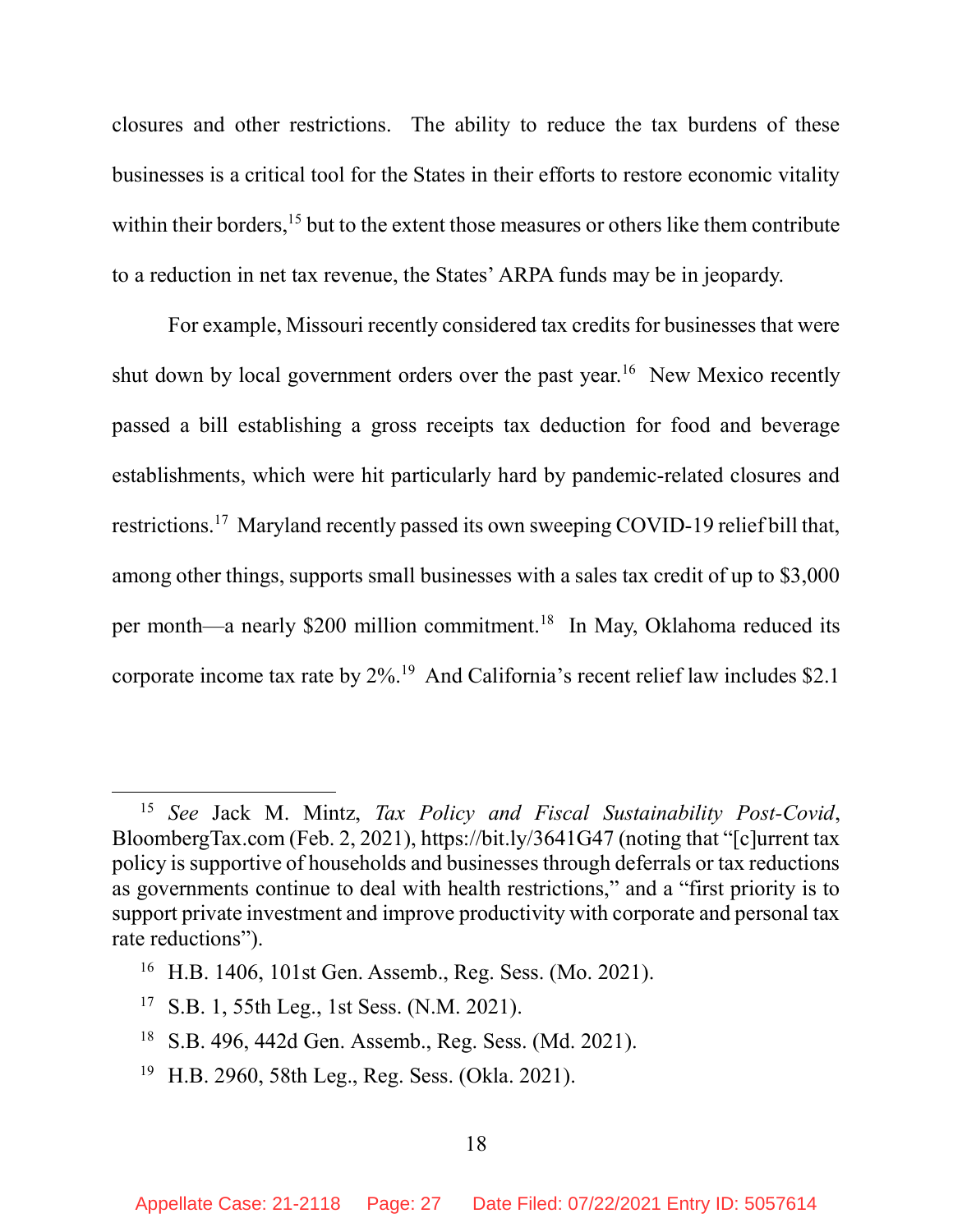billion for grants to small businesses impacted by the pandemic, as well as fee waivers for the nearly 60,000 restaurants and bars licensed throughout the State.<sup>20</sup>

The States' efforts also provide critical aid to individuals. New Mexico recently passed a \$600 income tax rebate to families and individuals who receive the State's Working Families tax credit.<sup>21</sup> Maryland's relief law provides \$178 million in direct stimulus relief to 400,000 low-income residents.<sup>22</sup> In addition, many States have recently enacted tax measures that have nothing to do with COVID-19 relief, but that are manifestly in the public interest. For instance, in its most recent legislative session, Missouri extended tax credits for families who adopt a child out of foster care.<sup>23</sup> Georgia did the same.<sup>24</sup> Alabama established tax deductions for residents who purchase storm shelters to protect their families from tornadoes.<sup>25</sup> Montana increased its current education tax credit for families.<sup>26</sup> And Arkansas

 $20$  See Office of Gov. Gavin Newsom, Governor Newsom Signs Legislative Package Providing Urgent Relief to Californians Experiencing Pandemic Hardship (Feb. 23, 2021), https://bit.ly/2Q6wXOU.

<sup>21</sup> S.B. 1, 55th Leg., 1st Sess. (N.M. 2021).

<sup>&</sup>lt;sup>22</sup> See Office of Gov. Larry Hogan, The RELIEF Act of 2021, https://bit.ly/2O6yoMG.

<sup>23</sup> H.B. 429, 101st Gen. Assemb., 1st Reg. Sess. (Mo. 2021).

<sup>24</sup> See H.B. 114, 156th Gen. Assemb., Reg. Sess. (Ga. 2021).

<sup>25</sup> See H.B. 227, 2021 Leg., Reg. Sess. (Ala. 2021).

<sup>26</sup> See H.B. 279, 67th Leg., Reg. Sess. (Mont. 2021).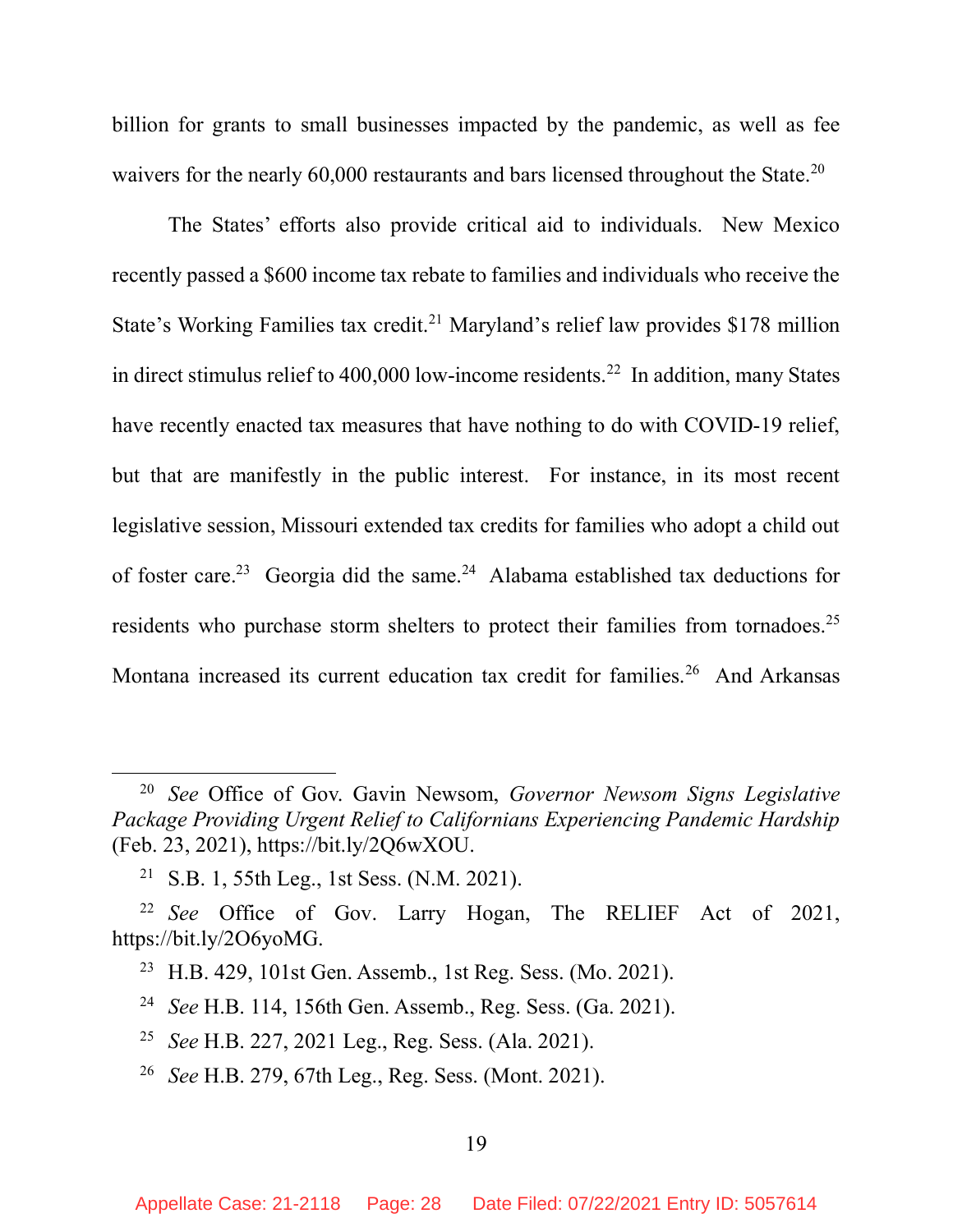enacted an exemption from taxation for sales at certain school events.<sup>27</sup> Given its most natural construction, the tax mandate may implicate all of these measures, and more.

To be sure, the federal government has tried to assure States that the mandate need not be read so broadly, and has purported to fix any ambiguity in the statutory language through the interim final rule. But state and local officials remain unsure as to how they may permissibly exercise their own sovereign tax powers without risking a federal objection and recoupment action. In a public comment submitted to the Treasury in late June, leadership on New Hampshire's House Ways and Means Committee indicated that the committee is "struggling with the implications of the tax provisions in ARPA."<sup>28</sup> The State faces particular confusion over the interaction of New Hampshire's "distinctive version of the corporate income tax" with the rule's carve-out for "income tax changes … that simply conform with recent changes in Federal law."<sup>29</sup> And "questions about major timing issues" remain regarding the measurement and collection of recoupment amounts.<sup>30</sup> The Speaker of the House in

<sup>27</sup> H.B. 1023, 93rd Gen. Assemb., Reg. Sess. (Ark. 2021).

<sup>&</sup>lt;sup>28</sup> Comment from Almy, Rep. Susan, Coronavirus State and Local Fiscal Recovery Funds, Regulations.gov (June 29, 2021), https://bit.ly/3Ae135X; 86 Fed. Reg. at 26,808.

<sup>&</sup>lt;sup>29</sup> 86 Fed. Reg. at 26,808.

<sup>&</sup>lt;sup>30</sup> Comment from Almy, Rep. Susan, *supra* n.28.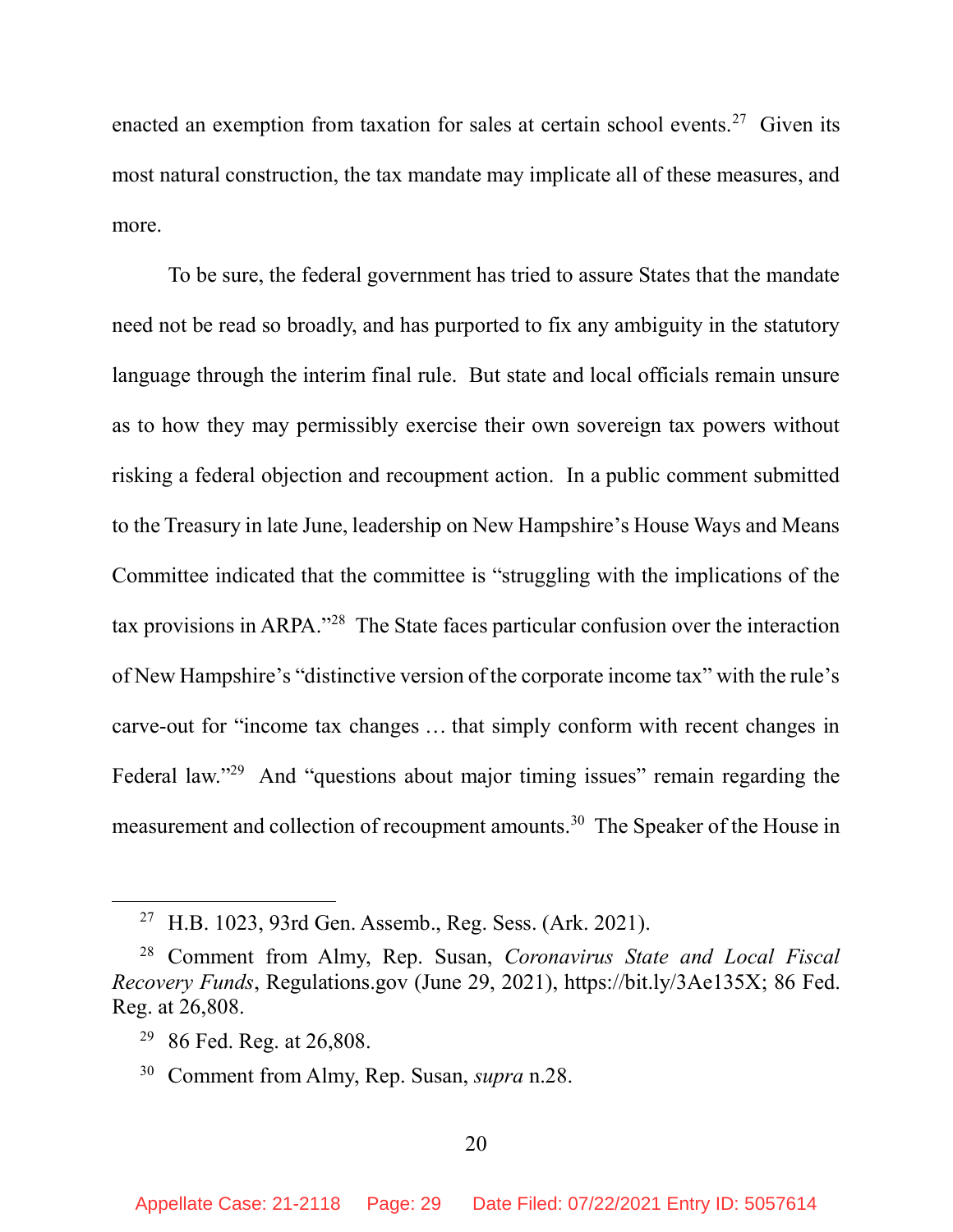Iowa has expressed similar hesitation, remarking that the State is being "cautious" with its policies to ensure that it is "not using" ARPA funds "in a way they're not intended."<sup>31</sup> And in California, a local regulator expressed his confusion over ARPA, observing, "When we first got the ARPA, we were told it was going to be, 'You can use it for whatever you want. … And then when we got the guidance we realized that that's not really the case."<sup>32</sup> The local mayor was similarly confused, declaring that the interim rule "unfortunately" created "more confusion" "instead of clarity."<sup>33</sup> Indeed, some governments have needed to enlist additional resources simply to try to interpret how they can spend the money. In Ohio, local administrators told reporters last month that they were "waiting for a couple of law firms to come out with their interpretations" of the Treasury guidelines and that they were "expecting" some seminars on the topic."<sup>34</sup>

This lack of clarity alone is a fatal problem, as Congress must impose any conditions "unambiguously[,] enabl[ing] the States to [be] cognizant of the

 $31$  Stacey Barchenger, States Have Billions of Dollars from the American Rescue Plan. Now They Have to Spend It, NorthJersey.com (May 5, 2021), https://njersy.co/3jvHOi5.

<sup>32</sup> Malea Martin, As Cities Await Finalized American Rescue Plan Act Guidelines, Some Funding Decisions Remain in Limbo, Santa Maria Sun (June 16, 2021), https://bit.ly/3qHcn5S.

 $33$  *Id.* 

<sup>34</sup> Linda Gandee, Avon to Receive Almost \$4.6 Million From the American Rescue Plan Act of 2021, Cleveland.com (June 14, 2021), https://bit.ly/2TiSwy1.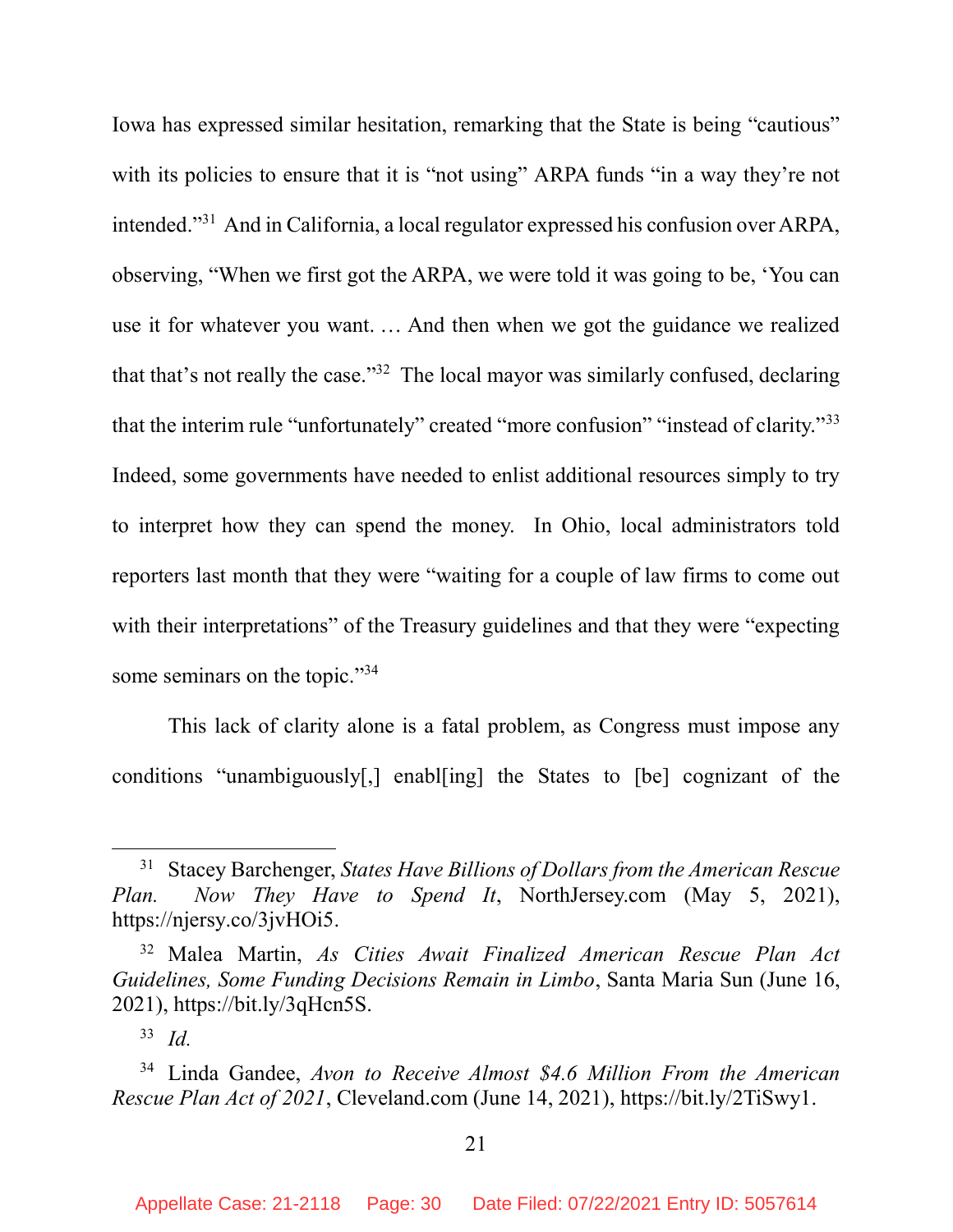consequences of their participation." South Dakota v. Dole, 483 U.S. 203, 207 (1987); see also Arlington Cent. Sch. Dist. Bd. of Educ. v. Murphy, 548 U.S. 291, 296 (2006) (requiring "clear notice" of conditions); Ohio, 2021 WL 2712220, at \*8- 9 (finding ARPA's text violated the Spending Clause because it is ambiguous). But even setting aside the ambiguity problem—which, far from curing, the interim rule only compounds—States do not have time to wait for Treasury to engage in trial and error over the meaning of a statute intruding so deeply on a State's prerogatives. States are confronted with pressing public policy issues now. For example, Alabama's storm-shelter law has taken on increased importance after a tornado devastated part of the State earlier this year.<sup>35</sup> And New York's new "return-towork" tax credit of \$5,000 per new employee for restaurant owners seeks to directly address the severe staffing shortage in the restaurant industry.<sup>36</sup> These States and many others need a clear understanding of what limits the federal government has purported to put on their exercise of the sovereign prerogative to reduce taxes.

Given the pressing fiscal realities facing the States and their need to flexibly and rapidly make policy in response, a preliminary injunction against enforcement of the tax mandate is necessary and appropriate. It is difficult to see what legitimate

<sup>&</sup>lt;sup>35</sup> See Vanessa Romo et al., Tornadoes Strike Alabama, Georgia Leaving at Least 5 Dead, NPR (Mar. 26, 2021), https://n.pr/2PpDZ1f.

<sup>36</sup> S.B. 2500, 2021 Leg., Reg. Sess. (N.Y. 2021).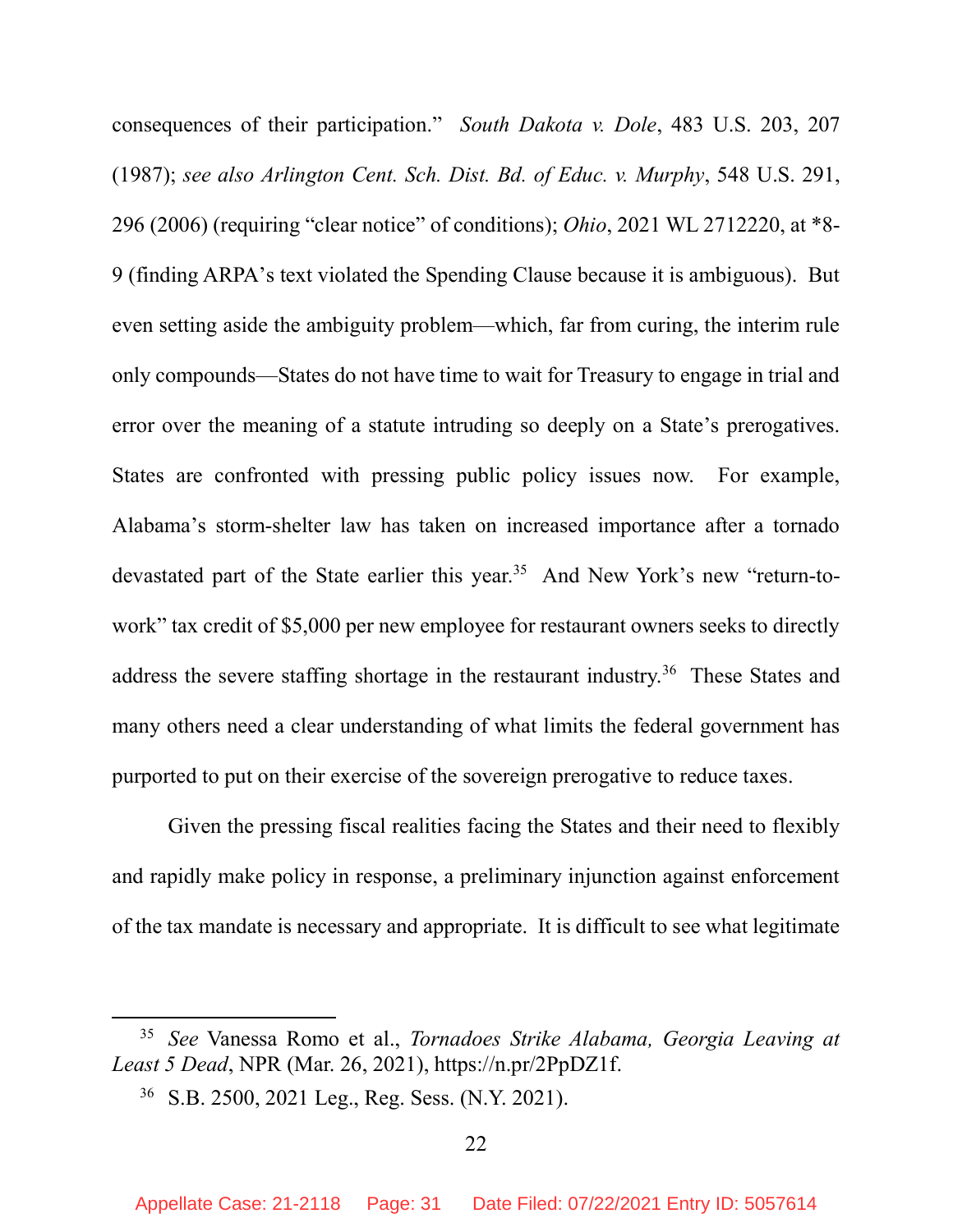interest the federal government has in prohibiting States from lowering the tax burden on their residents, businesses, and entrepreneurs—at precisely the time when they need relief most. "Congress may not impose conditions unrelated to the federal interest in enacting spending legislation." Ohio, 2021 WL 2712220, at \*11 (internal quotation marks and citation omitted). And "it is always in the public interest to protect constitutional rights." Phelps-Roper v. Nixon, 545 F.3d 685, 690 (8th Cir. 2008), overruled on other grounds, Phelps-Roper v. City of Manchester, 697 F.3d 678 (8th Cir. 2012). Indeed, "issuing the requested injunction will promote the public interest" because "the limitations on Congress's ability to use its Spending Clause authority to make funding offers to the States are designed to protect this country's dual-sovereign structure, which in turn is meant to promote individual liberty." Ohio, 2021 WL 2712220, at \*21.

But even assuming some countervailing federal interest may exist, the balance of equities plainly favors an injunction. The tax mandate was an eleventh-hour addition to the bill, reflecting little legislative forethought and no formal legislative history.<sup>37</sup> Congress did not even bother to explain why it chose to rush in where two centuries of previous Congresses feared to tread. The whole point of ARPA is to

<sup>&</sup>lt;sup>37</sup> See Patrick Gleason, How Senator Joe Manchin's Move To Block Tax Relief in His Own State Costs All U.S. Taxpayers, Forbes (Mar. 16, 2021), https://bit.ly/31vV782.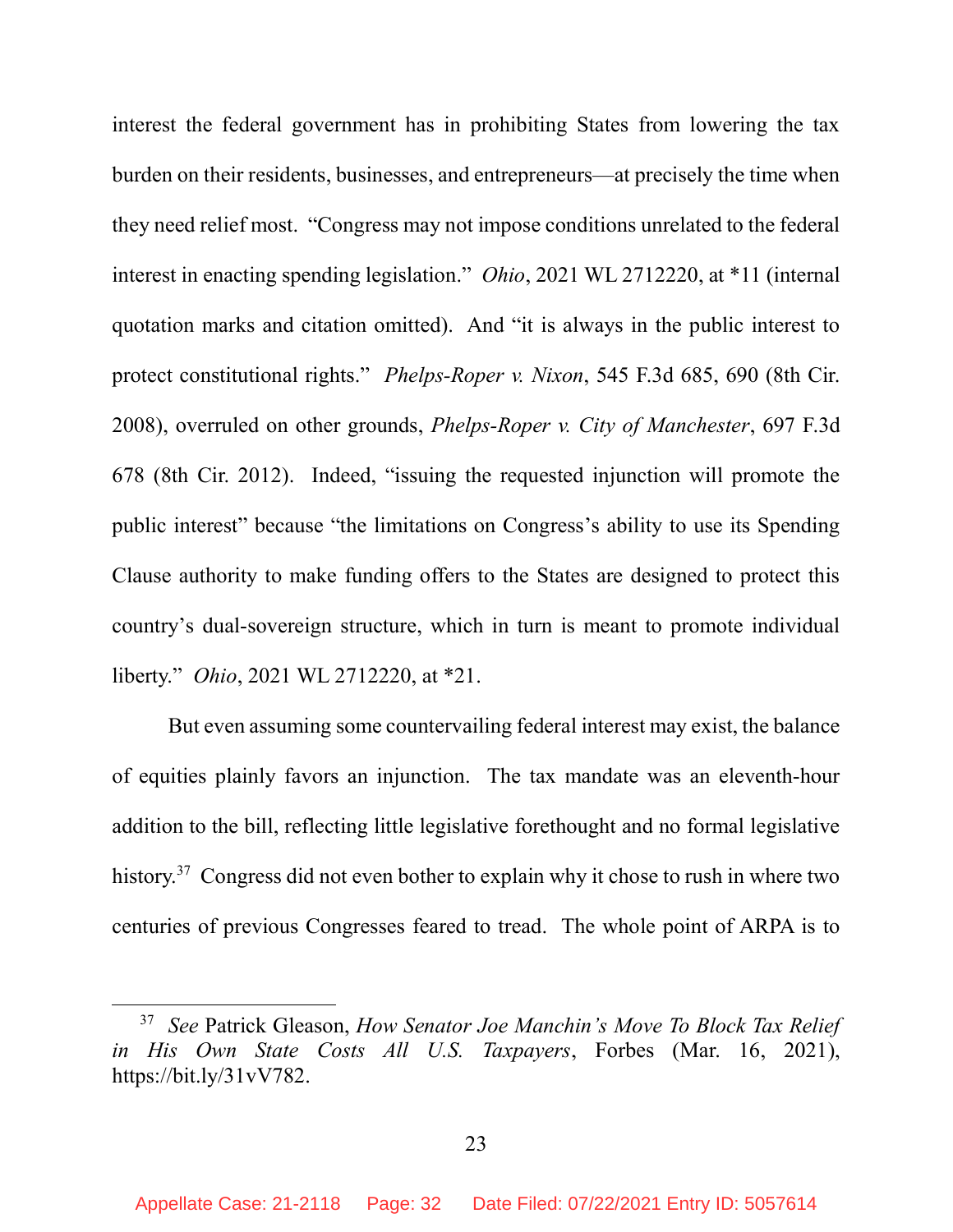provide economic relief to critical sectors of American society that were hit especially hard by the pandemic.<sup>38</sup> Tax relief is an obvious means of achieving that policy objective, yet Congress placed it off limits to the States. Cf. City of Philadelphia v. Sessions, 280 F. Supp. 3d 579, 657 (E.D. Pa. 2017) (finding it meaningful that requiring the city to forgo funds would prevent the city from addressing the opioid epidemic, which the federal government had described as "a major public health crisis"). In short, even assuming there are some equities on the other side of the ledger, the balance is not close.

### **CONCLUSION**

This Court should reverse.

<sup>&</sup>lt;sup>38</sup> See Pub. L. No. 117-2, §9901(c)(1)(A); Press Release, President Biden Announces American Rescue Plan, White House (Jan. 20, 2021), https://bit.ly/3f4S5Qe.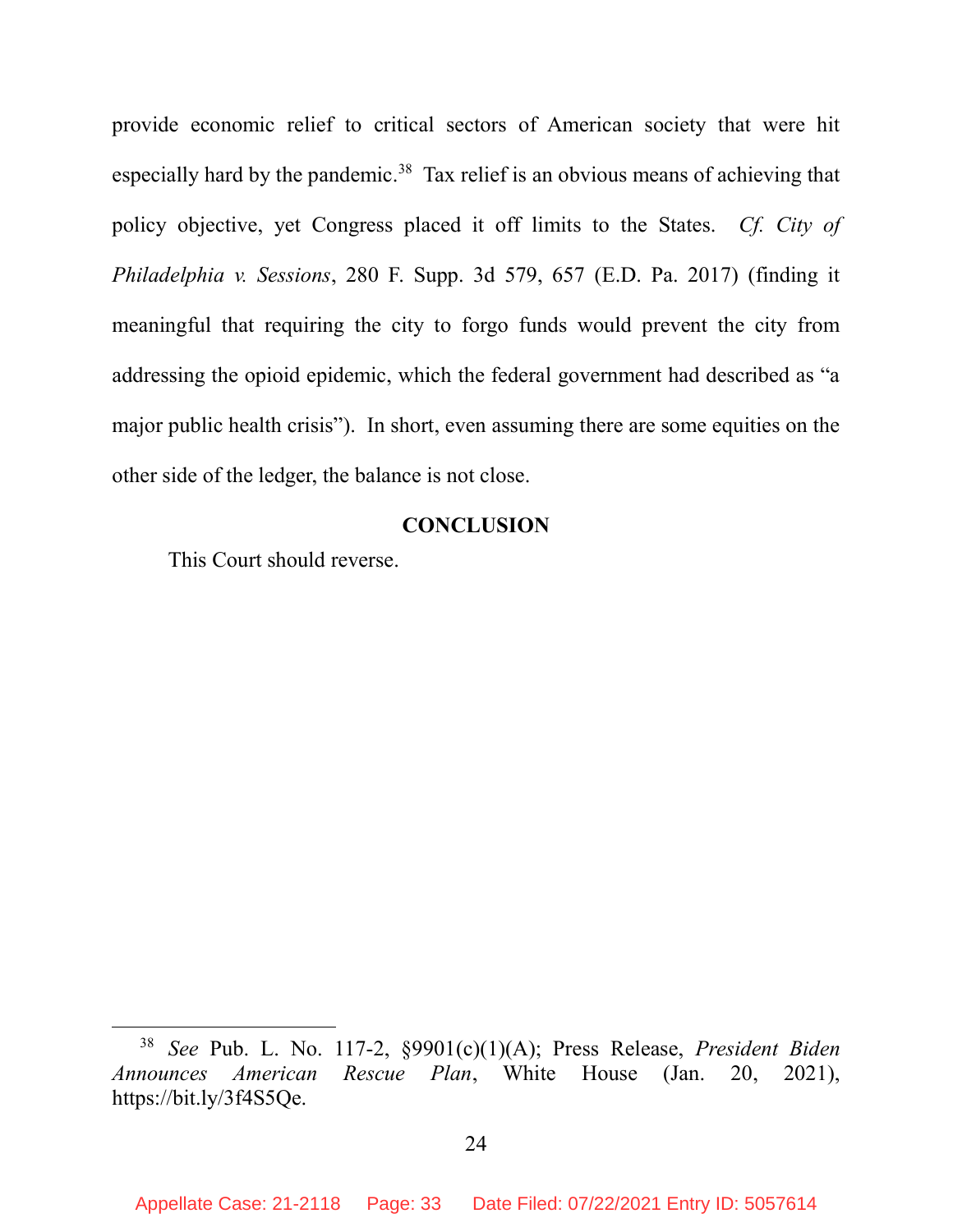Respectfully submitted,

| <b>DARYL JOSEFFER</b>                                         | s/Paul D. Clement         |
|---------------------------------------------------------------|---------------------------|
| <b>PAUL LETTOW</b>                                            | PAUL D. CLEMENT           |
| <b>U.S. CHAMBER LITIGATION CENTER</b>                         | Counsel of Record         |
| 1615 H Street, NW                                             | ERIN E. MURPHY            |
| Washington, DC 20062                                          | <b>KASDIN M. MITCHELL</b> |
| $(202)$ 463-5337                                              | LAURA E. WOLK             |
| <b>KAREN HARNED</b>                                           | <b>ELIZABETH HEDGES</b>   |
| <b>ROB SMITH</b>                                              | KIRKLAND & ELLIS LLP      |
| NFIB SMALL BUSINESS LEGAL CENTER 1301 Pennsylvania Avenue, NW |                           |
| 1201 F Street, NW #200                                        | Washington, DC 20004      |
| Washington, DC 20004                                          | $(202)$ 389-5000          |
| $(202)$ 314-2061                                              | paul.clement@kirkland.com |
|                                                               |                           |

Counsel for Amici Curiae Chamber of Commerce of the United States of America and National Federation of Independent Business Small Business Legal Center July 21, 2021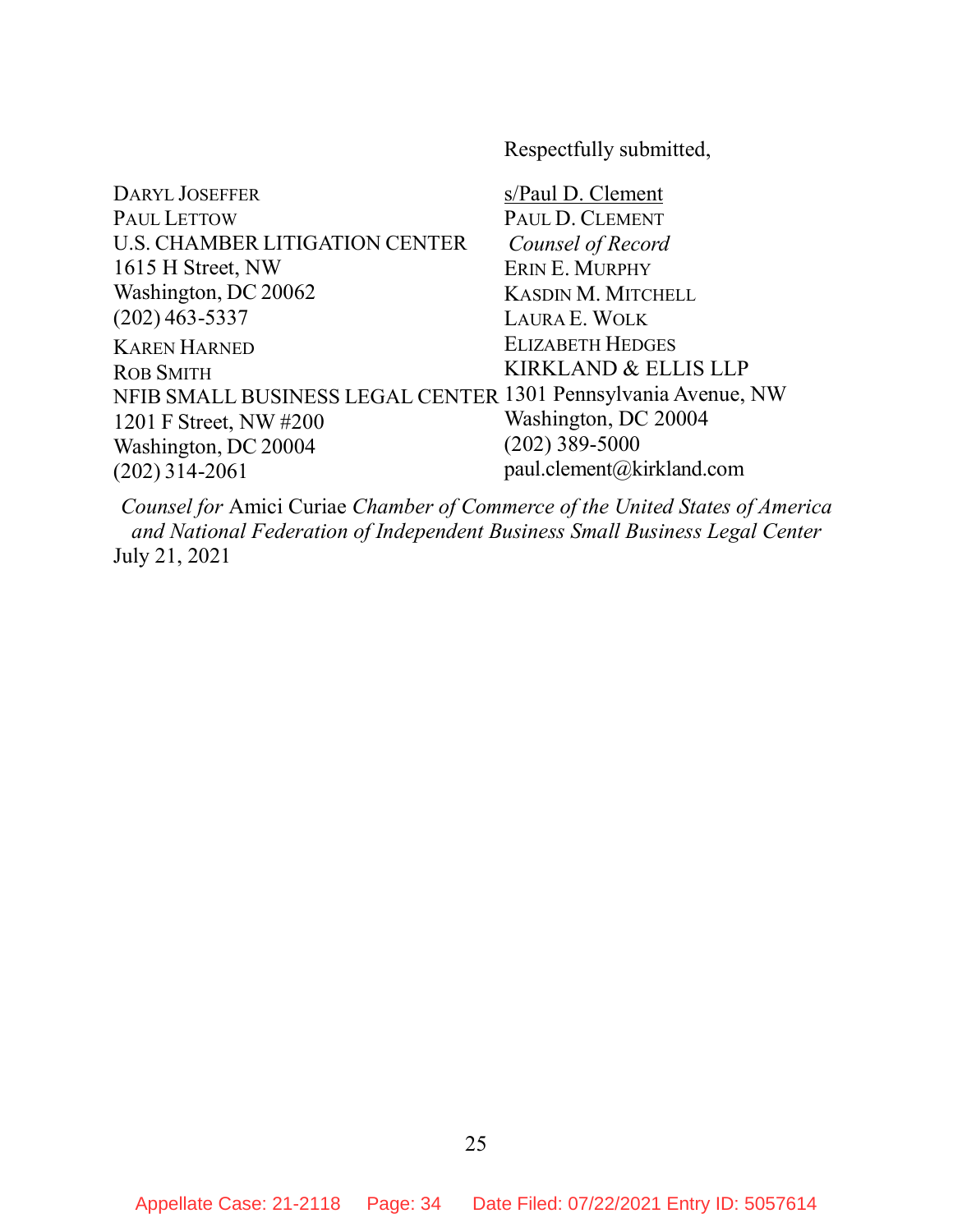#### CERTIFICATE OF COMPLIANCE

Pursuant to Fed. R. App. P.  $32(a)(7)(B)$ , I hereby certify that the textual portion of the foregoing brief (exclusive of the disclosure statement, tables of contents and authorities, certificates of service and compliance, but including footnotes) contains 5,940 words as determined by the word counting feature of Microsoft Word 2016.

Pursuant to Circuit Rule 28A(h), I also hereby certify that electronic files of this Brief have been submitted to the Clerk via the Court's CM/ECF system. The files have been scanned for viruses and are virus-free.

> s/Paul D. Clement Paul D. Clement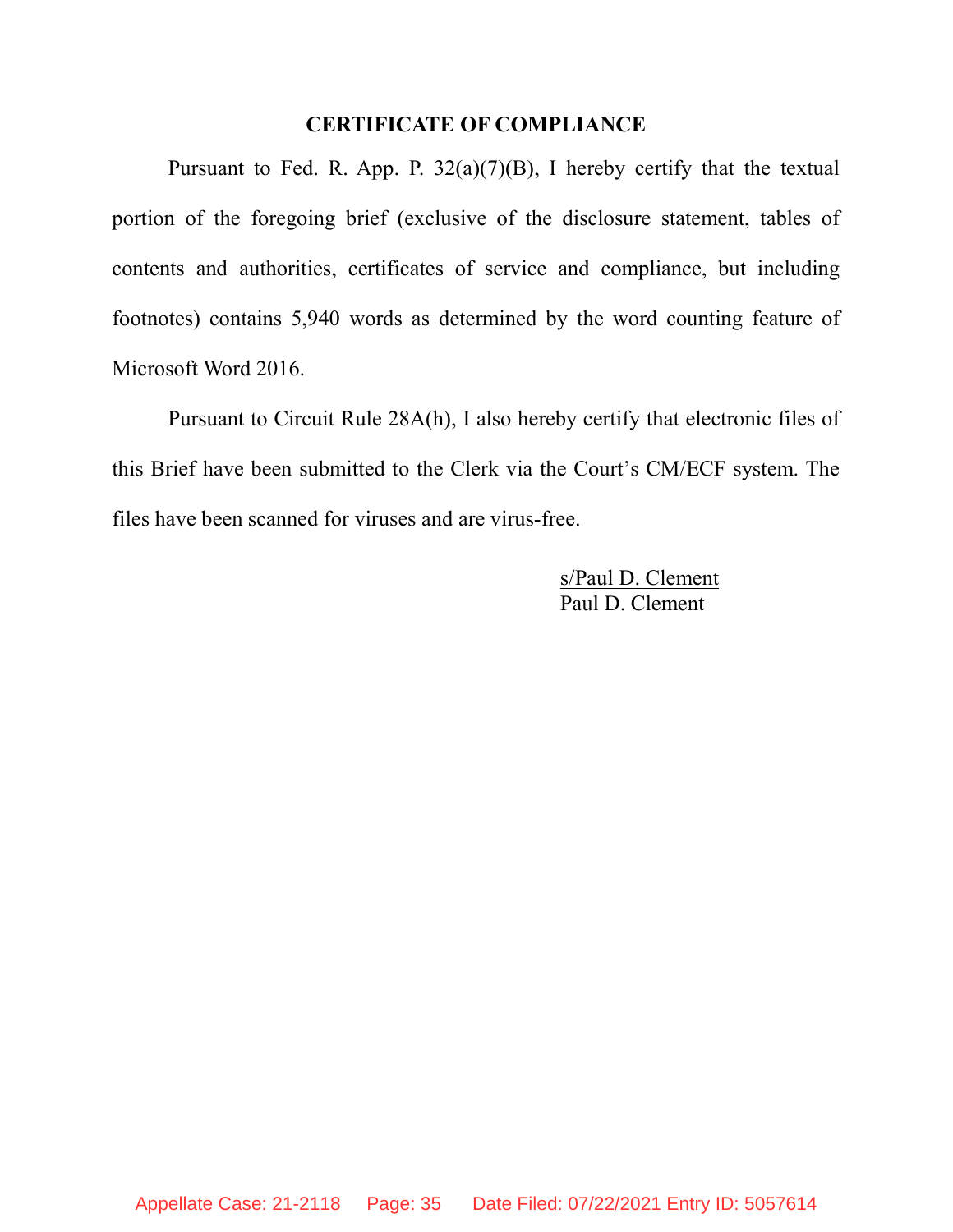## CERTIFICATE OF SERVICE

I hereby certify that on July 21, 2021, I electronically filed the foregoing with the Clerk of the Court for the United States Court of Appeals for the Eighth Circuit by using the CM/ECF system. I certify that all participants in this case are registered CM/ECF users and that service will be accomplished by the CM/ECF system.

> s/Paul D. Clement Paul D. Clement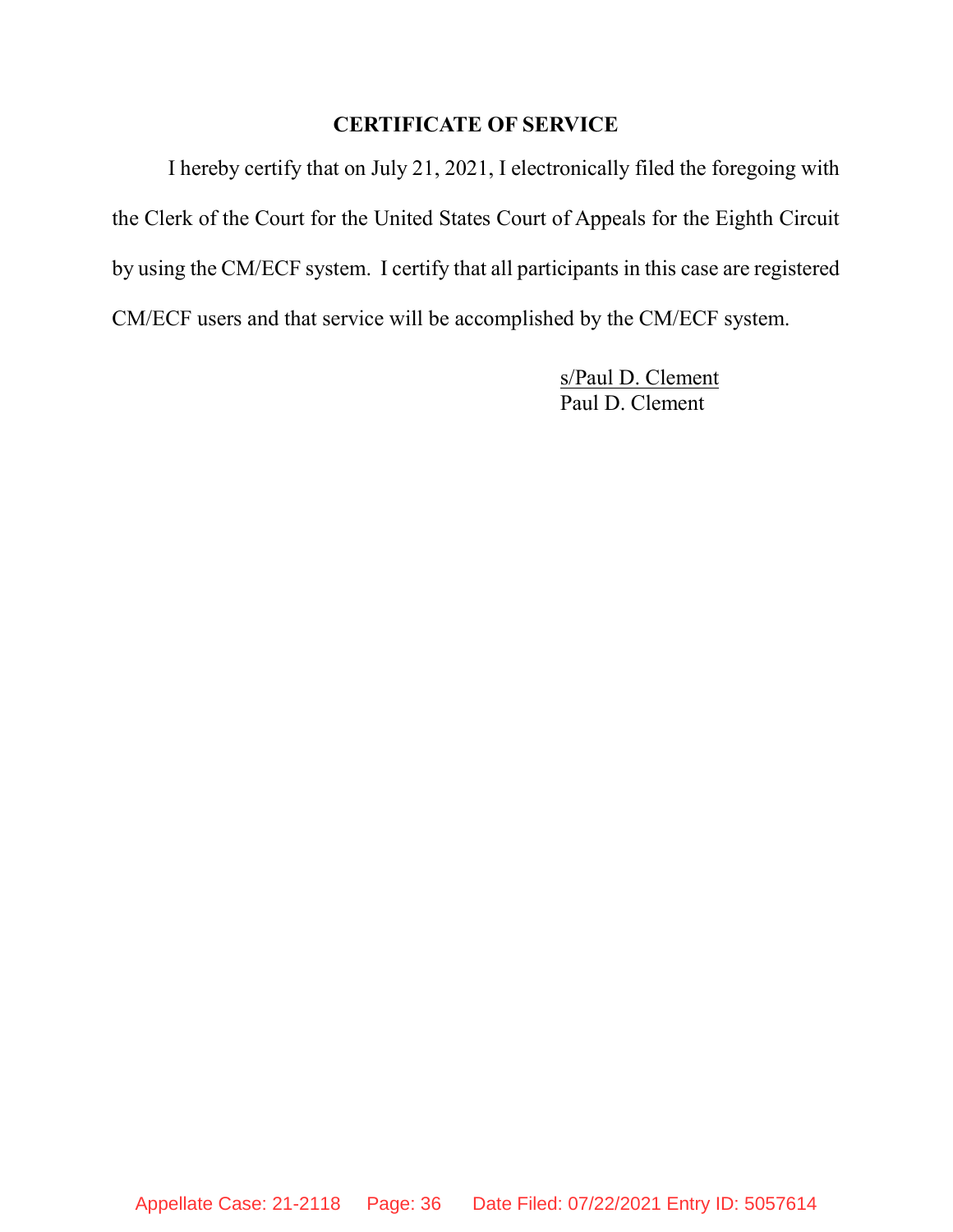**Michael E. Gans**  *Clerk of Court*

**VOICE (314) 244-2400 FAX (314) 244-2780 [www.ca8.uscourts.gov](http://www.ca8.uscourts.gov/)**

July 22, 2021

Mr. Paul D. Clement KIRKLAND & ELLIS 1301 Pennsylvania Avenue, N.W. Washington, DC 20004

RE: 21-2118 State of Missouri v. Janet Yellen, et al

Dear Counsel:

The amicus curiae brief of the Chamber of Commerce of the United States of America and National Federation of Independent Business Small Business Legal Center has been filed. If you have not already done so, please complete and file an Appearance form. You can access the Appearance Form at [www.ca8.uscourts.gov/all-forms.](http://www.ca8.uscourts.gov/all-forms)

Please note that Federal Rule of Appellate Procedure  $29(g)$  provides that an amicus may only present oral argument by leave of court. If you wish to present oral argument, you need to submit a motion. Please note that if permission to present oral argument is granted, the court's usual practice is that the time granted to the amicus will be deducted from the time allotted to the party the amicus supports. You may wish to discuss this with the other attorneys before you submit your motion.

> Michael E. Gans Clerk of Court

CMD

Enclosure(s)

cc: Mr. Stephen Ehrlich Mr. Drew C. Ensign Ms. Karen R. Harned Elizabeth Hedges Mr. Joseph Henchman Mr. Daryl Joseffer Ms. Alisa Beth Klein Mr. Paul Lettow Ms. Kasdin Miller Mitchell Ms. Erin Murphy Mr. Brian David Netter Mr. Charles E.T. Roberts

Appellate Case: 21-2118 Page: 1 Date Filed: 07/22/2021 Entry ID: 5057614